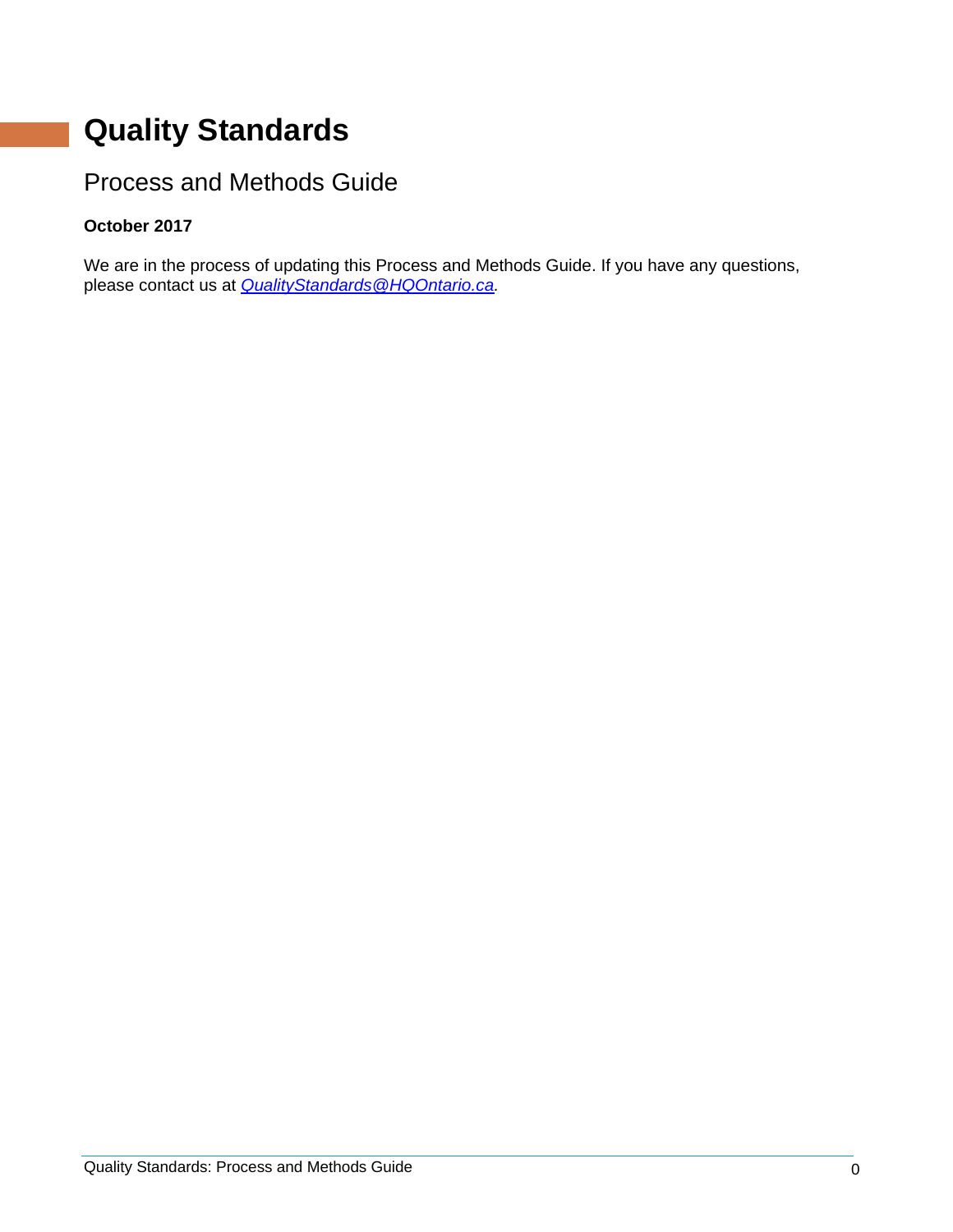# About This Guide

This guide describes the principles, process, methods, and roles involved in selecting, developing, and implementing Health Quality Ontario's quality standards. It will be updated according to the process described in section 11.

### **ABOUT HEALTH QUALITY ONTARIO**

Health Quality Ontario is the provincial advisor on the quality of health care. We are motivated by a single-minded purpose: **Better health for all Ontarians.**

#### **Who We Are**

We are a scientifically rigorous group with diverse areas of expertise. We strive for complete objectivity, and look at things from a vantage point that allows us to see the forest and the trees. We work in partnership with health care providers and organizations across the system, and engage with patients, caregivers, and the public to help initiate substantial and sustainable change to the province's complex health system.

#### **What We Do**

We define the meaning of quality as it pertains to health care, and provide strategic advice so all the parts of the system can improve. We also analyze virtually all aspects of Ontario's health care. This includes looking at the overall health of Ontarians, how well different areas of the system are working together, and most importantly, patient experience. We then produce comprehensive, objective reports based on data, facts, and the voice of patients, caregivers, and the public and those who work each day in the health system. As well, we make recommendations on how to improve care using the best evidence. Finally, we support large scale quality improvements by working with our partners to facilitate ways for health care providers to learn from each other and share innovative approaches.

#### **Why It Matters**

We recognize that, as a system, we have much to be proud of, but also that it often falls short of being the best it can be. We also know that certain vulnerable segments of the population are not receiving acceptable levels of attention. Our intent at Health Quality Ontario is to continuously improve the quality of health care in this province regardless of who you are or where you live. We are driven by the desire to make the system better, and by the inarguable fact that better has no limit.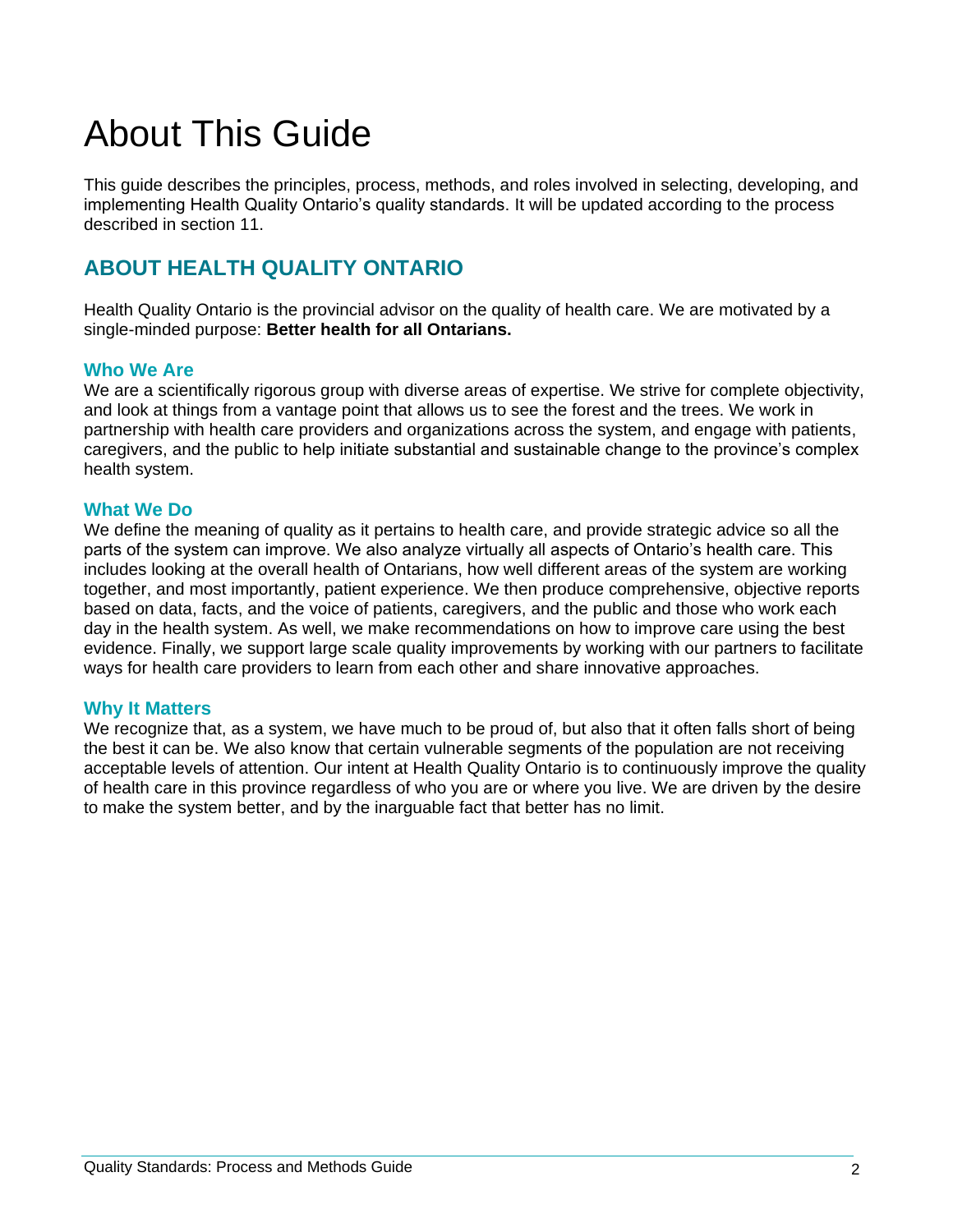## **Table of Contents**

| $\mathbf 1$     |  |
|-----------------|--|
| $\mathbf{2}$    |  |
| $\mathbf{3}$    |  |
| 4               |  |
| $5\phantom{.0}$ |  |
| 6               |  |
| $\overline{7}$  |  |
| 8               |  |
| 9               |  |
| 10              |  |
| 11              |  |
| 12              |  |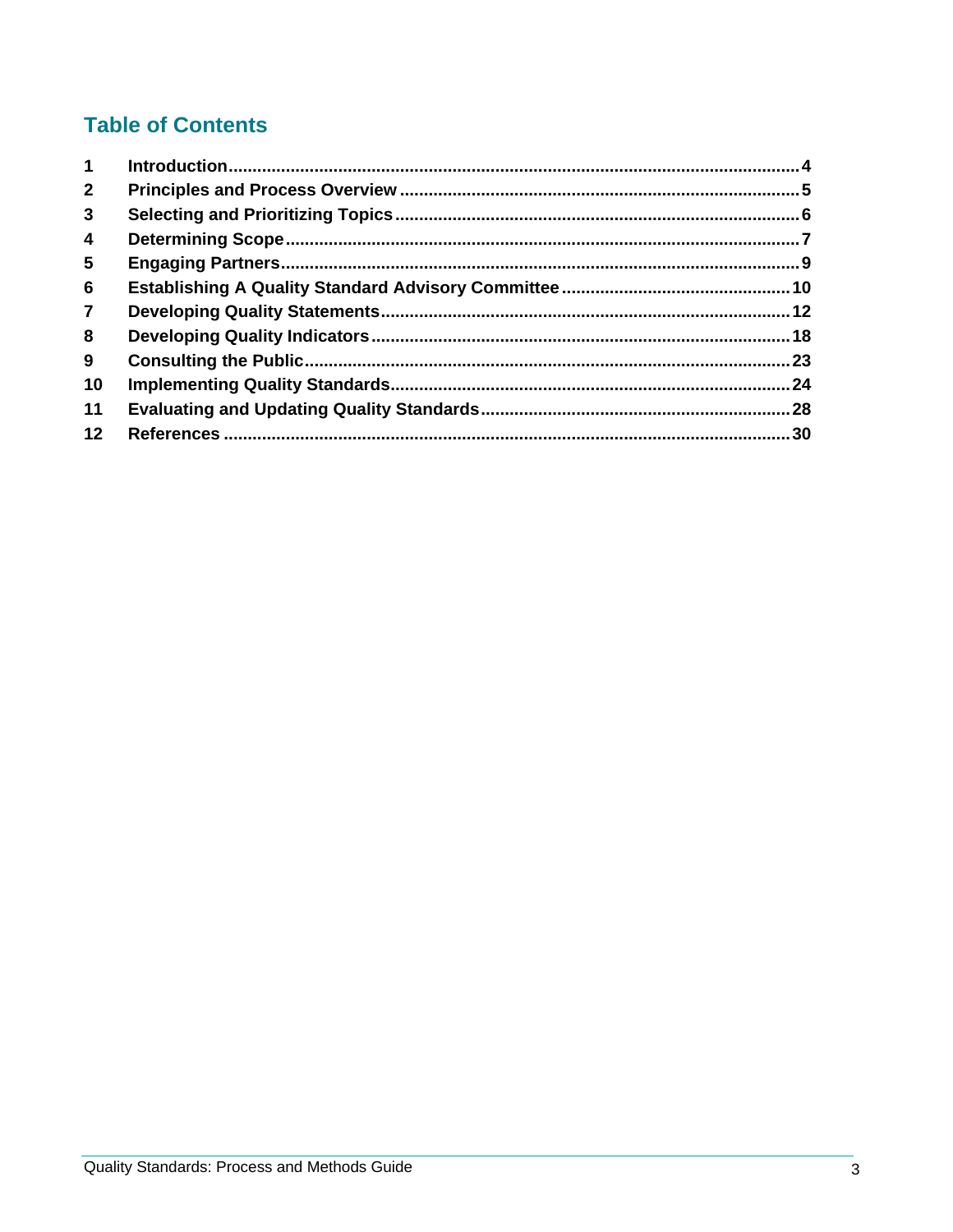#### **1 INTRODUCTION**

#### **1.1 Quality Standards: Overview**

One of Health Quality Ontario's legislated responsibilities is to "mak[e] recommendations to health care organizations and other entities on standards of care in the health system, based on or respecting clinical practice guidelines and protocols." <sup>1</sup> This document describes the process and methods Health Quality Ontario uses to develop the quality standards produced in response to this mandate.

Quality standards are concise sets of evidence-based, measurable statements that provide guidance on important elements of high-quality health care in a specific topic area. Quality standards focus on areas where experts, patients, caregivers, and the public have identified a need for improvement in Ontario. They address standards of care for clinically defined populations (for example, adults with schizophrenia), service areas (for example, preoperative-operative testing), and health system issues (for example, care transitions).

Each quality standard contains 5 to 15 quality statements. Each quality statement is a strong recommendation on high-quality practice for a specific aspect of care. Each quality statement is accompanied by one or more process, structural, or outcome indicators to help health care professionals and organizations measure their achievement of the practice outlined in the statement. Quality standards also include a small set of outcome indicators to measure the impact of the quality standard as a whole. Health Quality Ontario works with partner organizations to develop multistakeholder recommendations for adoption for each quality standard to drive and support its adoption across the province.

#### **1.2 Quality Standards: Filling a Gap in Ontario**

Quality standards are developed to be concise and measurable, making them easier for clinicians and organizations to implement. They are not intended to be professional standards of care or set minimum expectations of practice for individual health care professionals; rather, they describe what high-quality care looks like for a health system.

Quality standards are also intended to be accessible to patients, caregivers, and the public. It is often difficult for patients, caregivers, and families to determine what is most reliable or useful in the diagnosis and treatment of their conditions. To address this problem, each quality standard is accompanied by a plain-language patient reference guide that is designed to help patients, caregivers, families, and the public understand what high-quality care looks like.

#### **1.3 How Quality Standards Can Be Used**

Quality standards are useful for several audiences:

- **Patients, caregivers, and the public** can use quality standards to understand what excellent care looks like and what to ask for when receiving treatment.
- **Health care professionals** can use quality standards to guide and measure evidence-based quality improvement, and to support continuing professional development.
- **Local health integration networks and government agencies** can use quality standards to inform regional improvement strategies and performance measurement.
- **Government** can use quality standards to identify provincial priority areas, inform new data collection and reporting initiatives, and design performance indicators and funding incentives.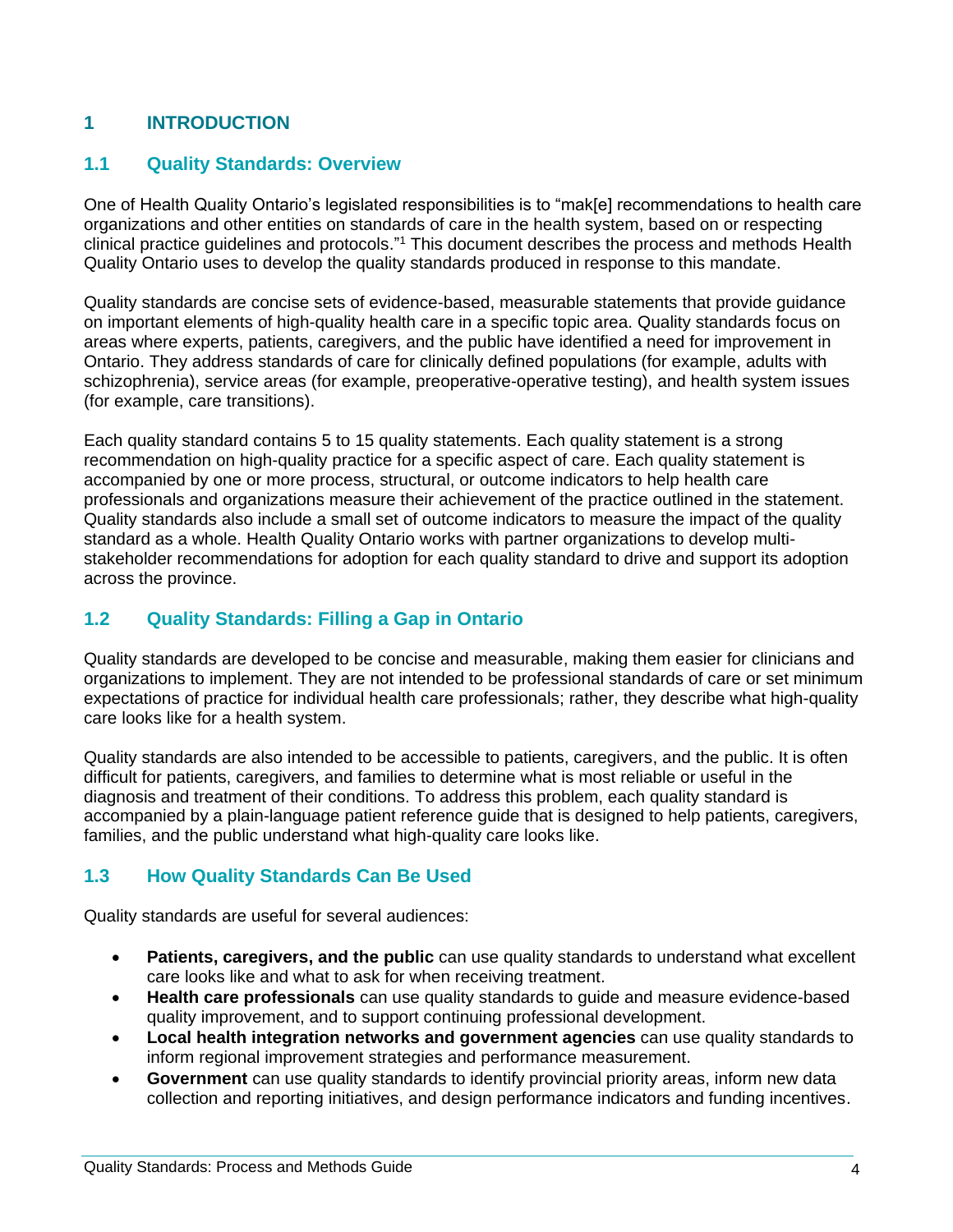#### **2 PRINCIPLES AND PROCESS OVERVIEW**

The following principles underlie the selection, development, and implementation of the Health Quality Ontario quality standards:

- **They close the quality gap:** When selecting topics and developing quality statements for a quality standard, priority is given to areas where there is a significant gap between current practice and optimal practice, or where there is evidence of unwarranted variation in the quality of care in Ontario.
- **They are evidence-based:** Quality statements draw from high-quality clinical practice guidelines that are critically appraised and selected for their methodological rigour.
- **They are measurable:** Each quality statement is measurable and accompanied by one or more process, structure, or outcome indicators. A small set of overarching outcome indicators measures the impact of the quality standard as a whole.
- **They are implementable:** Consideration is given to how the quality standards will be accessed, used, and reported. Every quality standard is accompanied by tools and supports for adoption.
- **They are current:** Quality standards are reviewed each year and updated when necessary to reflect important changes in evidence or practice. Every standard is updated at least every 5 years.

The figure below provides an overview of the quality standards development process.

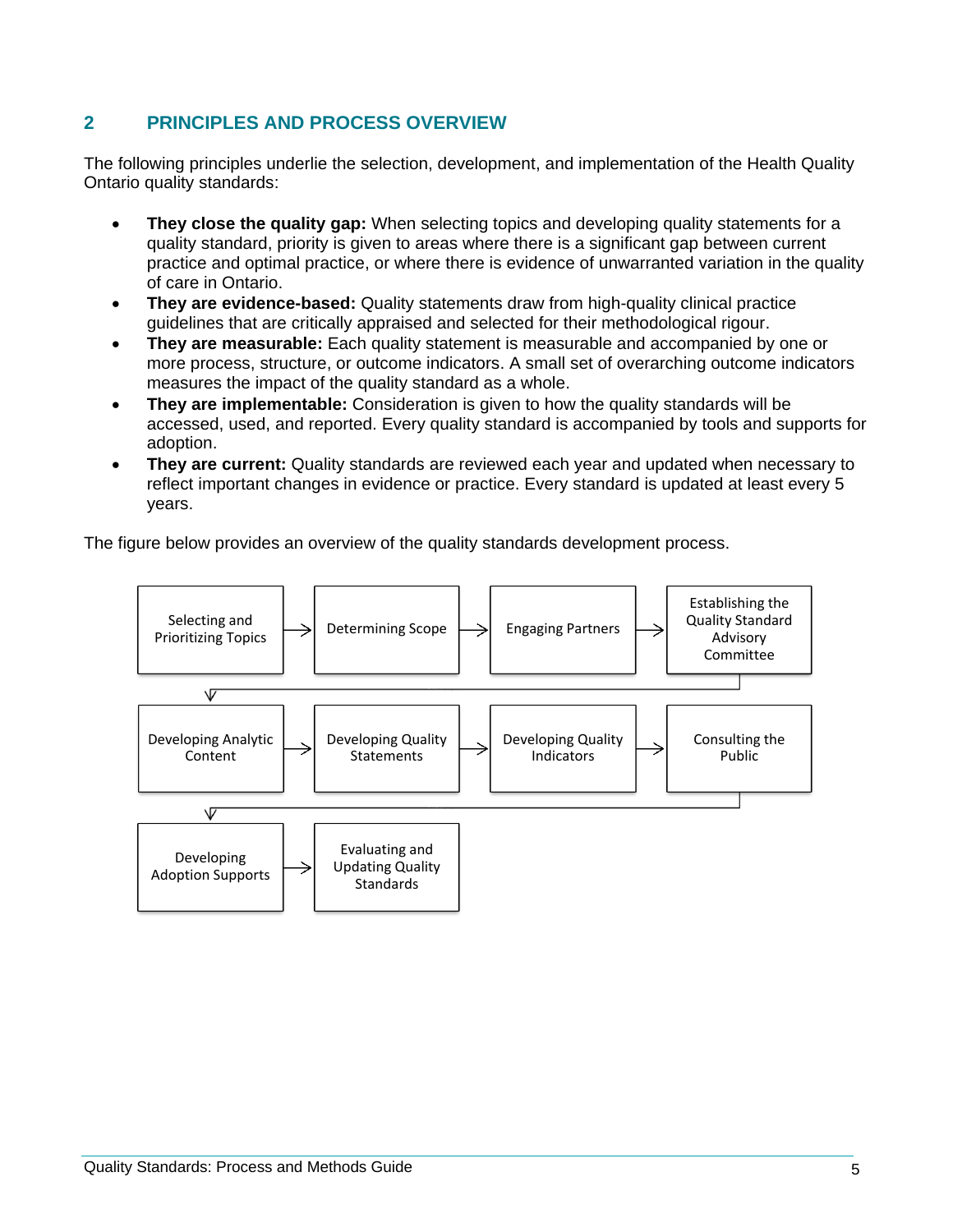#### **3 SELECTING AND PRIORITIZING TOPICS**

#### **3.1 Topic Intake**

Potential topics are identified through several avenues:

- **Public input:** A quality standard topic submission form and accompanying instructions are available and accessible to the public on the [Health Quality Ontario](http://www.hqontario.ca/Evidence-to-Improve-Care/Quality-Standards/Submit-a-Topic-for-a-Quality-Standard) website.
- **Partner organizations:** Health Quality Ontario encourages partner organizations to submit topics that are of importance to them.
- **Internal priorities:** Health Quality Ontario conducts periodic internal scans to identify topics that will support its other programs, including the Quality Improvement Plans, health technology assessments, and performance reporting vehicles.
- **Health Quality Ontario Patient, Family, and Public Advisors Council:** The council suggests potential quality standard topics that are important to patients and the public.
- **External committees:** Performance measurement and reporting committees, provincial quality implementation committees, regional quality tables, and the Ontario Health Technology Advisory Committee may suggest new topics for quality standards.
- **Ministry of Health and Long-Term Care:** The ministry requests quality standards in topic areas that support government priorities and provincial policy direction.

#### **3.2 Considerations for Quality Standard Topic Prioritization**

Health Quality Ontario considers the following when identifying, selecting, and prioritizing topics for quality standards:

- Are there gaps between current practice in Ontario and optimal care as supported by the evidence?
- Are there gaps between current outcomes in Ontario and outcomes achieved in other jurisdictions?
- Are there unwarranted variations in practice or outcomes across regions, institutions, or populations in Ontario?
- What is the burden of disease and potential for overall health gain in the population or service area?
- What is the importance of the topic to patients, caregivers, and the public?
- What is the importance of the topic to the priorities of Health Quality Ontario's partner organizations, particularly the Ministry of Health and Long-Term Care?
- Does the topic align with Health Quality Ontario's strategic priorities and areas of focus?
- Does the topic extend beyond a single sector?
- Does the topic affect more than one profession?
- Is good evidence available to support the development of quality statements?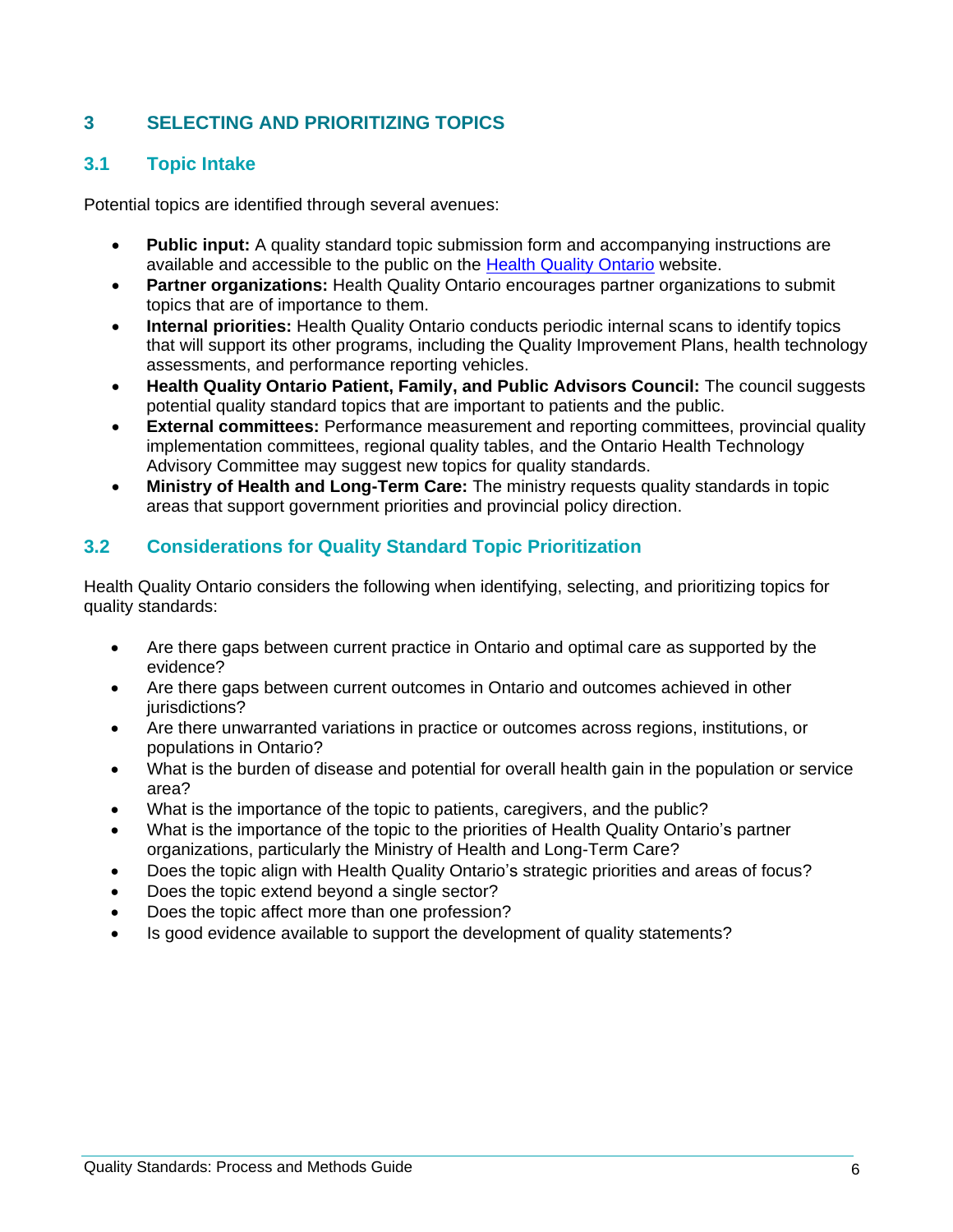#### **4 DETERMINING SCOPE**

Once a quality standard topic is selected, the first stage of development work is to establish the scope of the standard, including the populations, care settings, and types of interventions that the standard will address. This helps determine the outcomes and issues that the standard will focus on.

The scoping process involves scanning existing clinical practice guidelines and other evidence sources. Where available, Ontario data are used to quantify key dimensions of the standard related to epidemiology and burden of disease, health care utilization, and quality of care.

The proposed scope of the standard, the supporting rationale, and all key information obtained in this phase of work is summarized in a **topic brief**. The topic brief supports the engagement of partners to help refine the scope and provide background information for the Quality Standard Advisory Committee (QSAC), the expert committee that develops the quality standard. See section 6 for a description of the QSAC.

#### **4.1 Scoping Principles**

- Wherever feasible, the scope should be cross-sectoral (that is, it should not be confined to a single sector, such as acute care or long-term care) and interprofessional (that is, it should not be confined to care from a single profession).
- The scope should support common, consistent standards across the health system.
- The scope defines what care should be provided, but not (unless there is good supporting evidence) who should provide it or where it should be provided.
- The scope should be clinically meaningful to health care professionals and other users of the quality standard. If the scope is too broad (for example, if it includes multiple distinct patient populations with very different care pathways), it may be appropriate to develop more than one quality standard.

#### **4.2 Scoping Process**

First, Health Quality Ontario conducts a broad search of materials related to the topic area, including:

- Clinical practice guidelines
- Existing clinical or quality standards (provincial, national, and international)
- Relevant policy and legislation
- Any current or prior Health Quality Ontario work in this area
- Published studies with relevant data on epidemiology, economics, use, and clinical practice, paying particular attention to studies published in Ontario or elsewhere in Canada
- Studies or analysis using Ontario datasets
- Information on current practice, as well as any safety and quality issues
- Information on types of interventions and their safety and efficacy
- Information on patient/client, family, and caregiver experiences

This search supports the development of the scope, including potential inclusion and exclusion criteria, and key issues to be addressed by the standard. The search is intended to be broad and is not systematic in nature.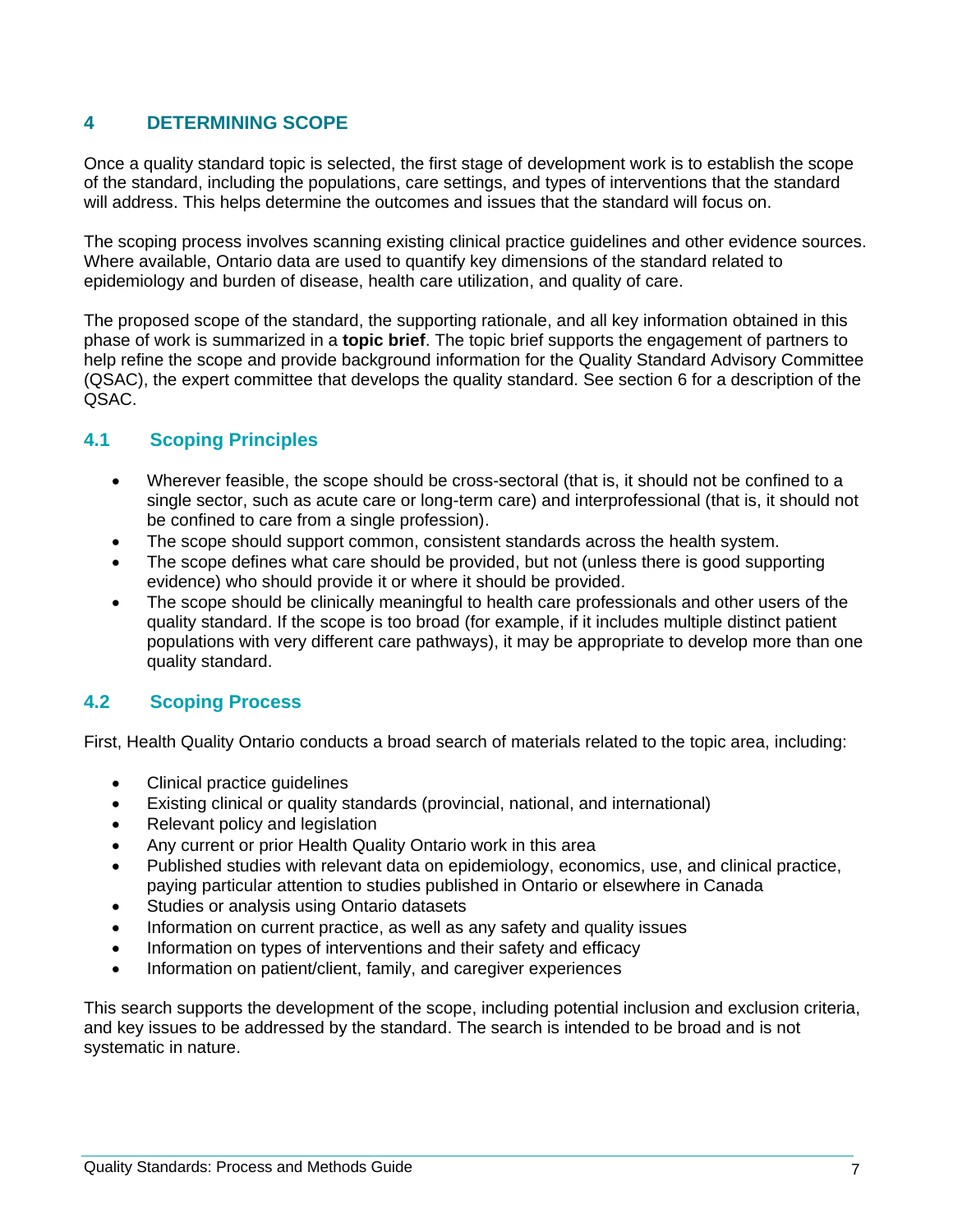Next, Health Quality Ontario develops a framework for new analysis using Ontario data to fill information gaps from the literature search. This includes providing relevant information on current Ontario incidence, prevalence, use, and quality issues.

Analysis may draw on materials from the previous step (such as previously validated cohorts or interventions). It may also involve exploratory analysis using Health Quality Ontario's in-house administrative data analysis capacities (for example, IntelliHealth, Canadian Institute for Health Information Portal [CIHI], and eReports) or the development of analysis plans to be executed by external research partners, such as the Institute for Clinical Evaluative Sciences (ICES). In some cases, these activities will involve simply updating previous analyses or generating alternate queries using existing protocols.

The data analysis in this stage supports decision-making around the scope of the standard, as well as subsequent stages of work. These may include the selection of key priority areas for quality statement development, the development of quality statements, and the development of quality indicators and technical specifications.

Then, using information gathered from the previous steps, Health Quality Ontario conducts an analysis of the following themes:

- Population
- Burden of disease
- Current practice, including variations in service delivery and use of interventions
- Patient, family, and caregiver experiences
- Equity issues
- Datasets and data elements that are currently available in Ontario to identify and characterize populations, health care utilization, and quality issues related to the topic area

The quality standard should aim to address key issues of quality, areas of unwarranted variation in practice or outcomes, and areas that health care professionals have identified as priorities for guidance.

Finally, Health Quality Ontario initiates a high-level implementation plan for the quality standard, identifying key partners who need to be involved in scoping, development, and implementation. It also identifies implementation issues (for example, system barriers and challenges) early on as the scope is being developed. This initial implementation plan is expanded and refined as the standard is developed and as recommendations to drive adoption of the standards are identified that may require particular focus at the system level.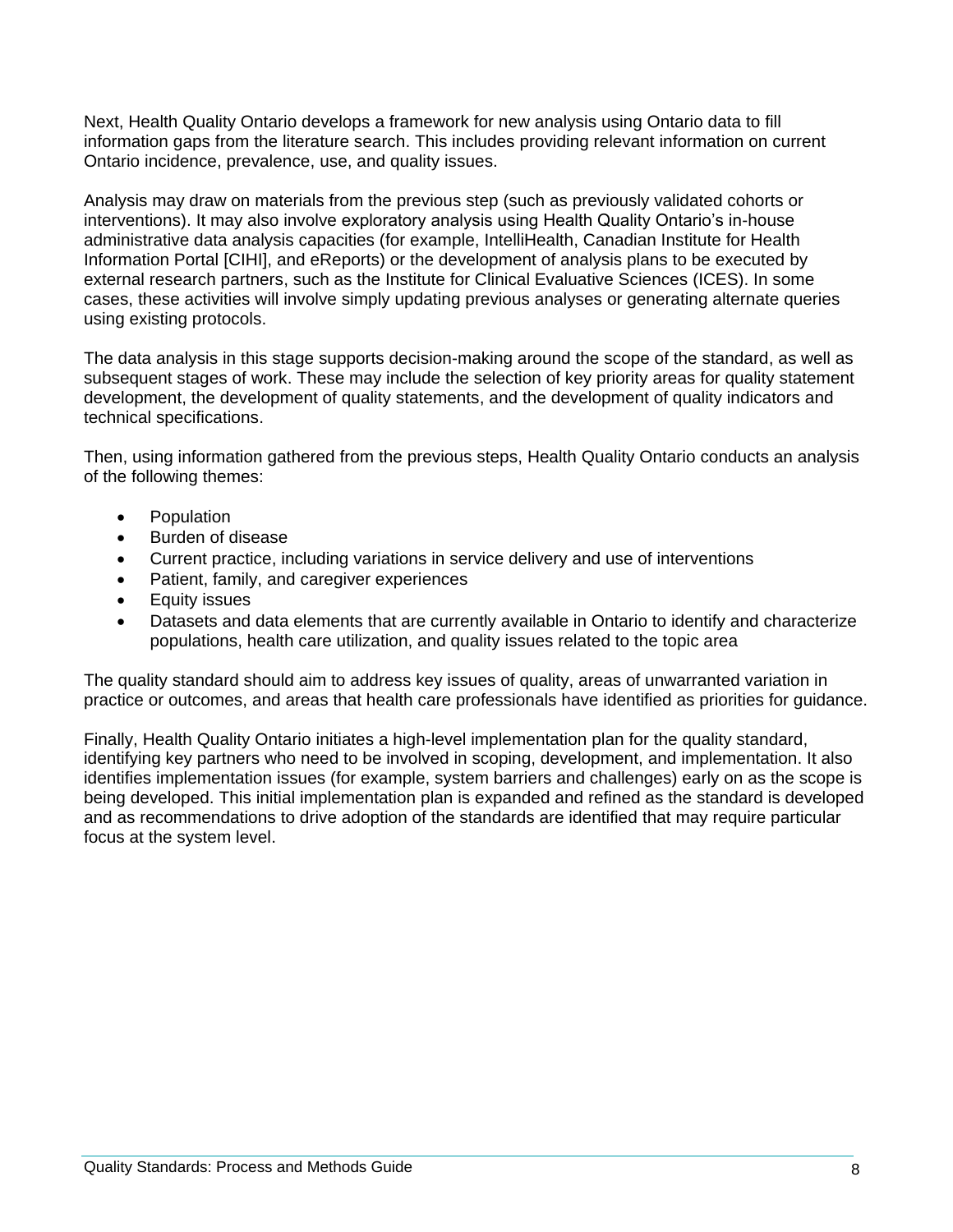#### **5 ENGAGING PARTNERS**

Health Quality Ontario engages partners, health care professionals, patients, families, and caregivers throughout the development of the quality standard. During scoping, Health Quality Ontario performs an initial analysis and consults with partners and system users (including health care professionals, patients/clients, families, and caregivers) to discuss key issues, obtain guidance, and validate the scope. Consultations may include informal discussions with partners and system users or more formal initiatives, such as public consultation on the Health Quality Ontario website.

Regardless of how consultation is carried out, it happens early (for example, during the scoping phase and development of the topic brief) and aims to:

- Obtain feedback on the scope and desired outcomes
- Obtain feedback on key issues and areas for improvement
- Discuss equity issues and groups that require special consideration
- Identify implementation barriers and facilitators
- Identify stakeholder groups or individuals who might join the Quality Standard Advisory Committee (QSAC) or be involved in future consultations

The results of consultation are consolidated into the topic brief, which is shared with the QSAC before its first meeting. The scope is also revised (if necessary) based on consultation feedback and shared with partners and the QSAC.

While the scope is being defined, Health Quality Ontario identifies key stakeholder organizations with an interest in the topic. Organizations may be specific to the topic (for example, disease advocacy organizations, patient advocacy organizations) or they may be standing professional or sector-based organizations that are relevant for most standards. Initial meetings are arranged with organizations to discuss:

- The scope of the standard while it is being developed (for example, how do the scoping options align with the interests and activities of the organization?)
- How partners can support development of the standard (for example, can they suggest individuals who might be considered for inclusion on the QSAC?)
- How partners can build awareness and support dissemination of the standard among their constituencies
- How partners can support the implementation and adoption of the standard

Where appropriate, Health Quality Ontario establishes official partnership agreements with key organizations. These agreements are in place for a limited time to support quality standard development and implementation.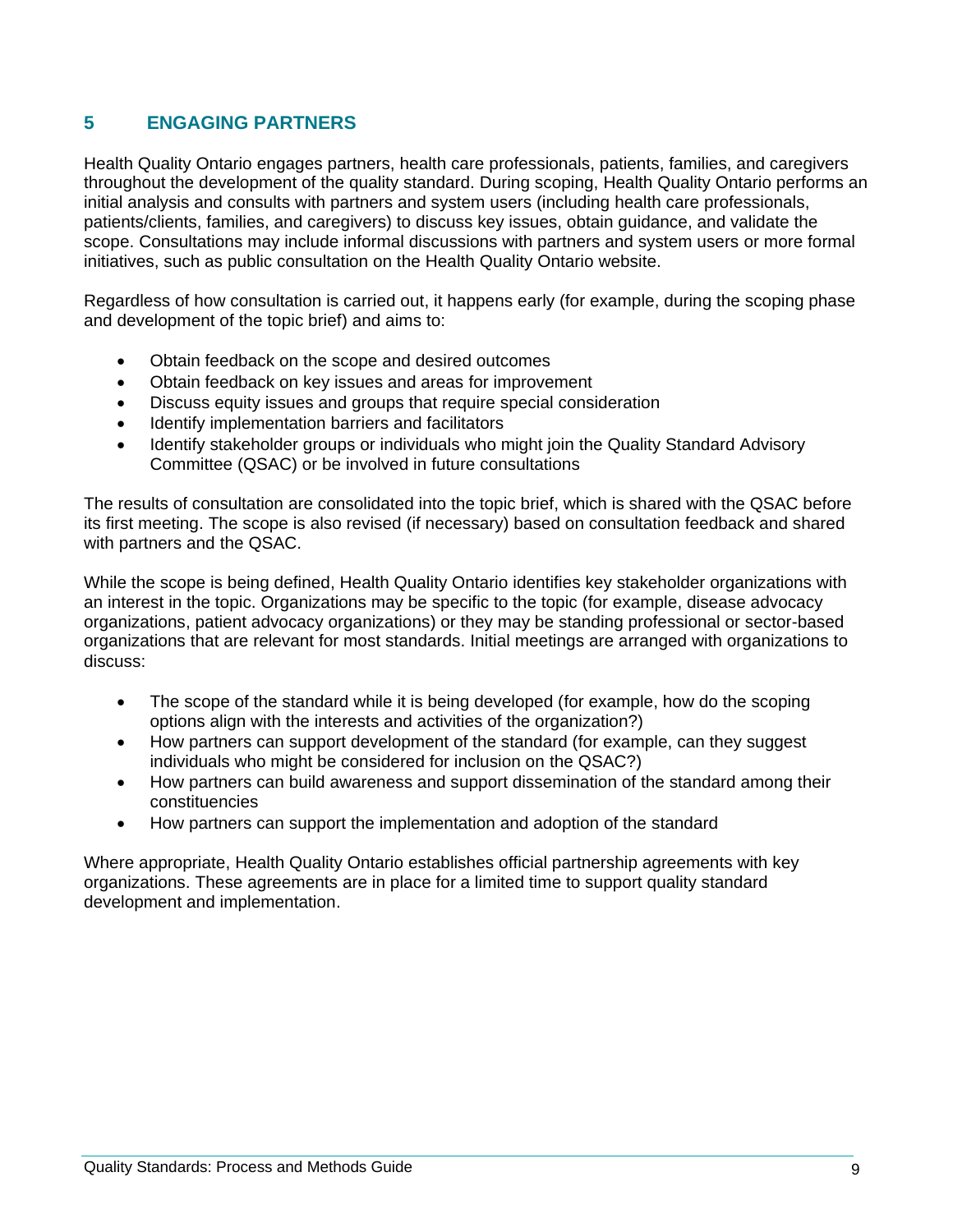#### **6 ESTABLISHING A QUALITY STANDARD ADVISORY COMMITTEE**

#### **6.1 Selecting Chairs**

Each Quality Standard Advisory Committee (QSAC) has two co-chairs. Co-chairs are typically recognized leaders in their field in Ontario and are chosen for their credibility, content knowledge, and facilitation expertise. Co-chairs should also be relatively free of conflicts of interest that would hinder their ability to chair the committee objectively. Co-chairs are usually selected during the scoping phase, and they provide input on scoping development. Co-chairs are usually identified by consultation with thought leaders in the topic area.

#### **6.2 Selecting Members**

The formation of each QSAC begins with the development of a skills matrix. The goal of the skills matrix is to ensure that QSAC members represent the most pertinent perspectives and areas of expertise for the topic area. Some criteria for QSAC membership are consistent across topics, such as:

- Patient and/or caregiver representation
- Geographic representation from across the province
- A mix of gender representation
- A mix of urban and rural representation
- A mix of clinical and nonclinical experiences from across the sectors, as appropriate for the topic

Health Quality Ontario also considers topic-specific membership criteria based on the scope of the project. The QSAC should include a comprehensive and appropriate mix of professional and patient perspectives.

For transparency and consistency, Health Quality Ontario posts a public open call for QSAC members. The open call is posted on the Health Quality Ontario website for approximately 2 weeks. Those interested in being part of the QSAC fill in a form that includes questions to evaluate their fit with the skills matrix, and they complete a conflict of interest statement.

The open call also goes to a list of partners, with input from the co-chairs. Partner organizations are encouraged to identify candidates for the QSAC and direct them to the open call form on the website.

#### *6.2.1 Health Care Professionals*

Health care professionals may include physicians, nurses, nurse practitioners, psychologists, occupational therapists, physical therapists, social workers, pharmacists, administrators, and researchers. The professions or specialties represented should reflect those that are typically involved in providing care or services for the topic area. It is generally desirable for clinicians to be actively practicing in the topic area.

#### *6.2.2 Patients, Caregivers, and Others With Lived Experience*

Similar to the recruitment of health care professionals, Health Quality Ontario also carries out a public open call to recruit patients, caregivers, and people with lived experience in the topic area. Patient associations and disease-specific associations are also invited to submit candidates for consideration. From the candidates identified by targeted recruitment and the open call, two to four people are chosen to be members of the QSAC.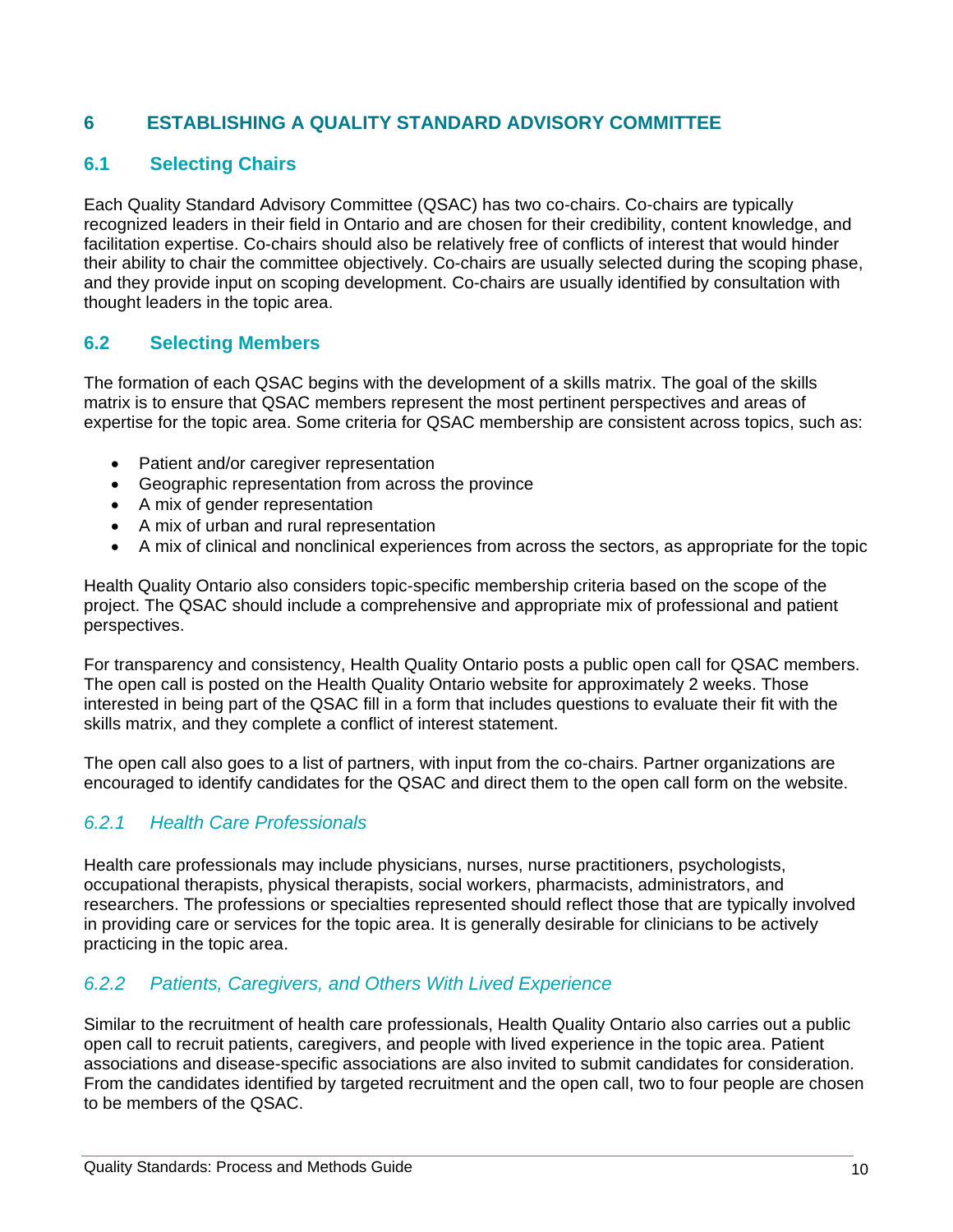#### *6.2.3 Final Committee Membership*

Once the open call period is finished, Health Quality Ontario maps information about the interested individuals onto the skills matrix. The list is shared with the co-chairs for their review and input. Successful candidates are contacted to confirm their membership, notify them of the QSAC meeting schedule, and request that they confirm their ability to participate.

Once the selected QSAC members have confirmed their participation, the unsuccessful applicants are informed that they have not been selected and thanked for their interest. For some quality standards, they are also asked if they would be interested in participating in the public comment process or in the dissemination and implementation of the quality standard.

#### **6.3 Setting the Meeting Schedule**

In most cases, the QSAC meets three to five times. All meetings are in-person, except for the last meeting, which is held by teleconference after the public comment process. Each meeting has a specific content focus, as described below:

• **Email survey before the first meeting:** Identify and prioritize key areas for quality statement development and key outcomes for the standard

#### • **First meeting:**

- o Approve the terms of reference
- o Review the process for quality statement development
- o Review the process for quality indicator development
- $\circ$  Review the process for quality standard dissemination and implementation planning
- $\circ$  Review and discuss data analysis to highlight the Ontario context, background, quality issues, and areas of practice variation
- o Review and approve the proposed scope of the standard
- o Identify key desired outcomes for the quality standard
- o Prioritize key areas for quality statement development
- o Review and discuss draft quality statements in key areas
- **Email survey before the second meeting:** Prioritize outcome indicators for the quality standard

#### • **Second meeting:**

- o Prioritize outcome indicators for the quality standard
- o Finalize quality statements
- o Finalize indicators that accompany quality statements
- **Third meeting:**
	- o Finalize any outstanding content related to quality statements or indicators
	- $\circ$  Discuss recommendations for adoption, including barriers and facilitators, levers for change, evaluation, and tools to support implementation
- **Fourth meeting (if needed, via teleconference):**
	- o Review public comment results
	- o Review and approve the final quality standard for board approval and launch
	- o Refine the recommendations for adoption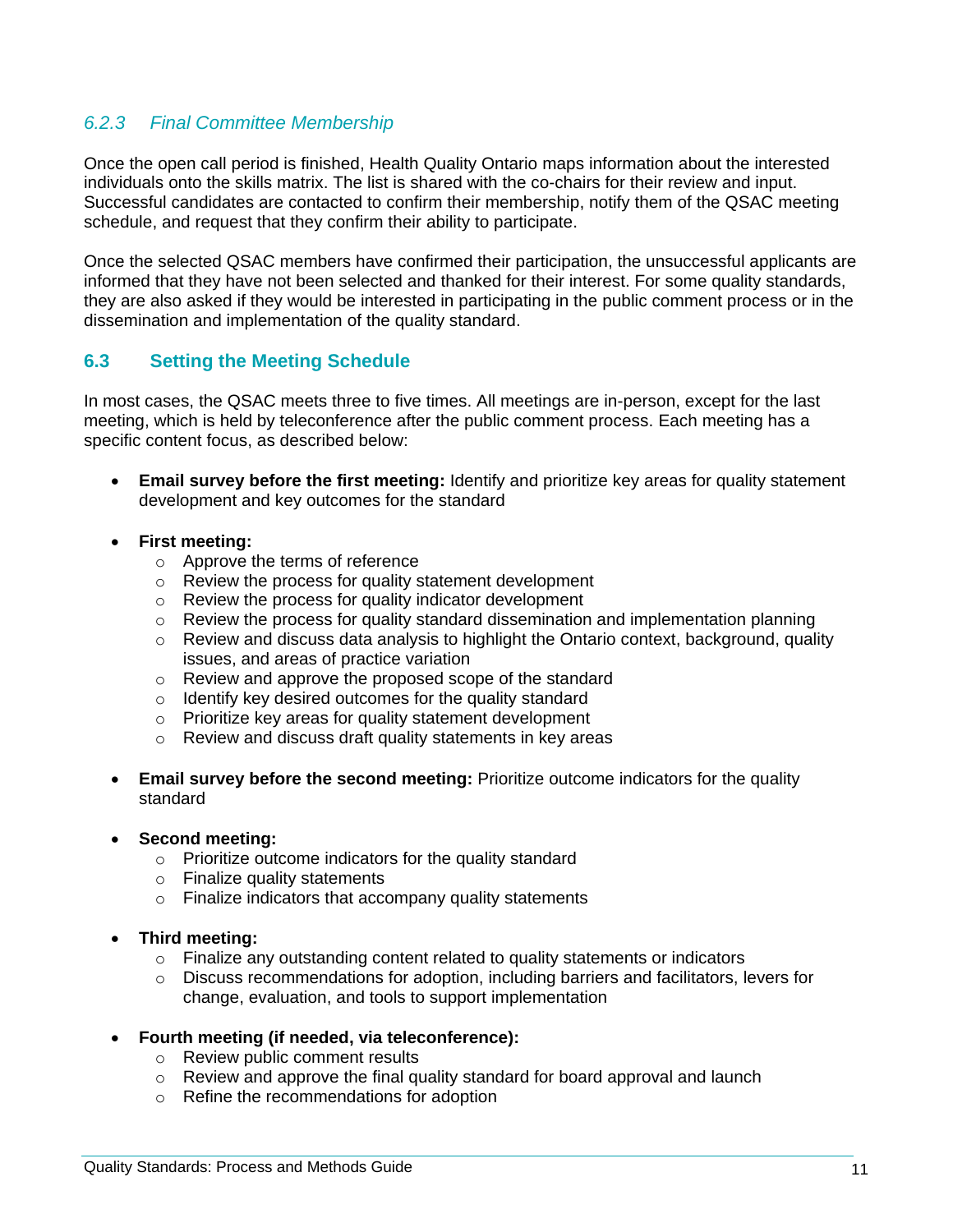#### **7 DEVELOPING QUALITY STATEMENTS**

After a quality standard topic has been selected and its scope has been defined, the quality statements are developed following the steps below. These steps are listed in the order they are typically conducted in. Depending on the project, some steps may happen at the same time.

|    | <b>Process Step</b>                              | <b>Description</b>                                                                                                                        |
|----|--------------------------------------------------|-------------------------------------------------------------------------------------------------------------------------------------------|
|    | Searching guidance sources                       | Comprehensive search to identify guidance sources relevant to the quality standard topic                                                  |
|    | Appraising and selecting<br>quidelines           | Critical appraisal of the identified sources to select relevant, high-quality guidelines as the<br>evidence base for the quality standard |
| 3. | Comparing guideline<br>recommendations           | Comparison of recommendations between included guidelines to identify key topic areas<br>and assess for consistency and potential gaps    |
| 4. | Prioritizing key areas for<br>quality statements | Identification and prioritization of key areas for quality statement development                                                          |
| 5. | Developing quality<br>statements                 | Drafting of the quality statements, taking into account the attributes of an ideal quality<br>statement, the evidence levels, and wording |

#### **7.1 Searching Guidance Sources**

Quality statements are based largely on existing high-quality clinical practice guidelines, and in some cases, on Health Quality Ontario's previously published health technology assessments and accompanying Ontario Health Technology Advisory Committee recommendations.

Once the scope of the standard has been determined, Health Quality Ontario conducts a comprehensive literature search to identify published clinical practice guidelines related to the quality standard's topic populations and settings, as well as potential priority areas for quality statements. Ideally, the guidelines identified will cover the full scope of the standard. However, in some cases, comprehensively addressing the scope may require identifying guidelines that are specific to a particular population or interest area within the broader scope of the standard: for example, guidelines specific to care for adolescents, or particular pharmacological treatments.

The search strategy draws on input from clinical experts in the topic area. We routinely search the following databases for all standards:

- Trip database (http:/[/www.tripdatabase.com\)](http://www.tripdatabase.com/)
- National Guideline Clearinghouse [\(http://www.guideline.gov/#\)](http://www.guideline.gov/)
- CPG Infobase/Canadian Medical Association Clinical Practice Guidelines Database [\(https://www.cma.ca/Infobase\)](https://www.cma.ca/Infobase)

Following the initial search, Health Quality Ontario consults members of the QSAC to ensure that all key relevant guidelines have been identified. There is some allowance for iteration in the process, depending on the results of the search (for example, if the QSAC identifies a key priority area that is not adequately addressed in the initial pool of guidelines).

Health Quality Ontario staff also conduct a search of previous Health Quality Ontario health technology assessment reports and Ontario Health Technology Advisory Committee recommendations to identify statements that are relevant to key priority areas in the standard.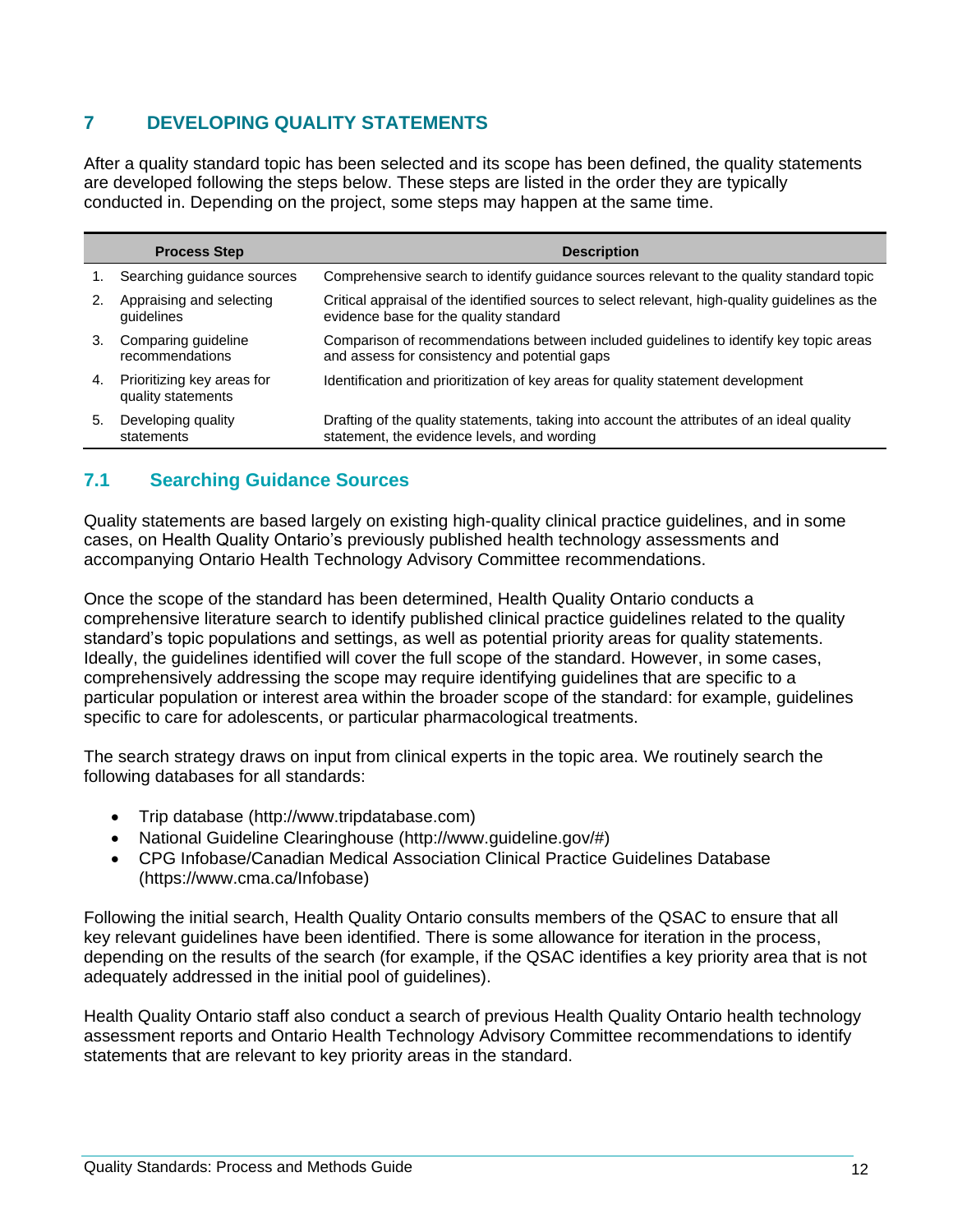#### **7.2 Appraising and Selecting Guidelines**

Once the relevant guidelines have been identified, Health Quality Ontario selects them for review based on the following inclusion criteria:

- English language
- Published within the last 5 years (may be extended to 10 years in some cases)
- Relevant to the defined scope of the standard
- Original guideline (that is, not an adaptation of another guideline)
- Clearly reported methods of development
- Recommendations supported by systematic evidence searches, with a clear appraisal of the quality of evidence supporting each recommendation

Guidelines that meet the criteria above are assessed using the Appraisal of Guidelines for Research and Evaluation (AGREE) II instrument, the most widely used international guideline critical appraisal tool. <sup>2</sup> The AGREE II instrument is composed of six domains:

- Scope and purpose
- Stakeholder involvement
- Rigour of development
- Clarity of presentation
- Applicability
- Editorial independence

Each domain contains two to seven individual criteria. Two members of the quality standards team independently evaluate each included guideline using AGREE II and compare their scores. For any criterion with a difference of three or more points between the two scores, the team members discuss the discrepancy and arrive at a consensus. The scores from one or both members for that criterion may then be revised to reflect the consensus and reduce the discrepancy.

All AGREE II domains are used to evaluate each guideline, but rigour of development is the primary domain used to compare quality across guidelines.

For most standards, depending on the number of guidelines available, the five to seven guidelines with the highest scores in the rigour of development domain are selected. There may be occasional exceptions to this process; for example, if a guideline scores slightly higher than another in rigour of development but has major comparative deficits in other domains, in such a case, the guideline with the higher overall score may be included. These exceptions are documented case by case.

Where available, one Canadian guideline is included for its contextual relevance; if no Canadian guideline scores among the top guidelines according to rigour of development, a Canadian guideline is generally included, regardless of score.

#### **7.3 Comparing Guideline Recommendations**

Once the included guidelines have been chosen, Health Quality Ontario creates a table to compare recommendations side by side. Each guideline occupies a table column, and the recommendations are organized into rows by key content area (for example, assessment or transitions). In this way, recommendations can be easily compared across guidelines to assess for agreement or disagreement.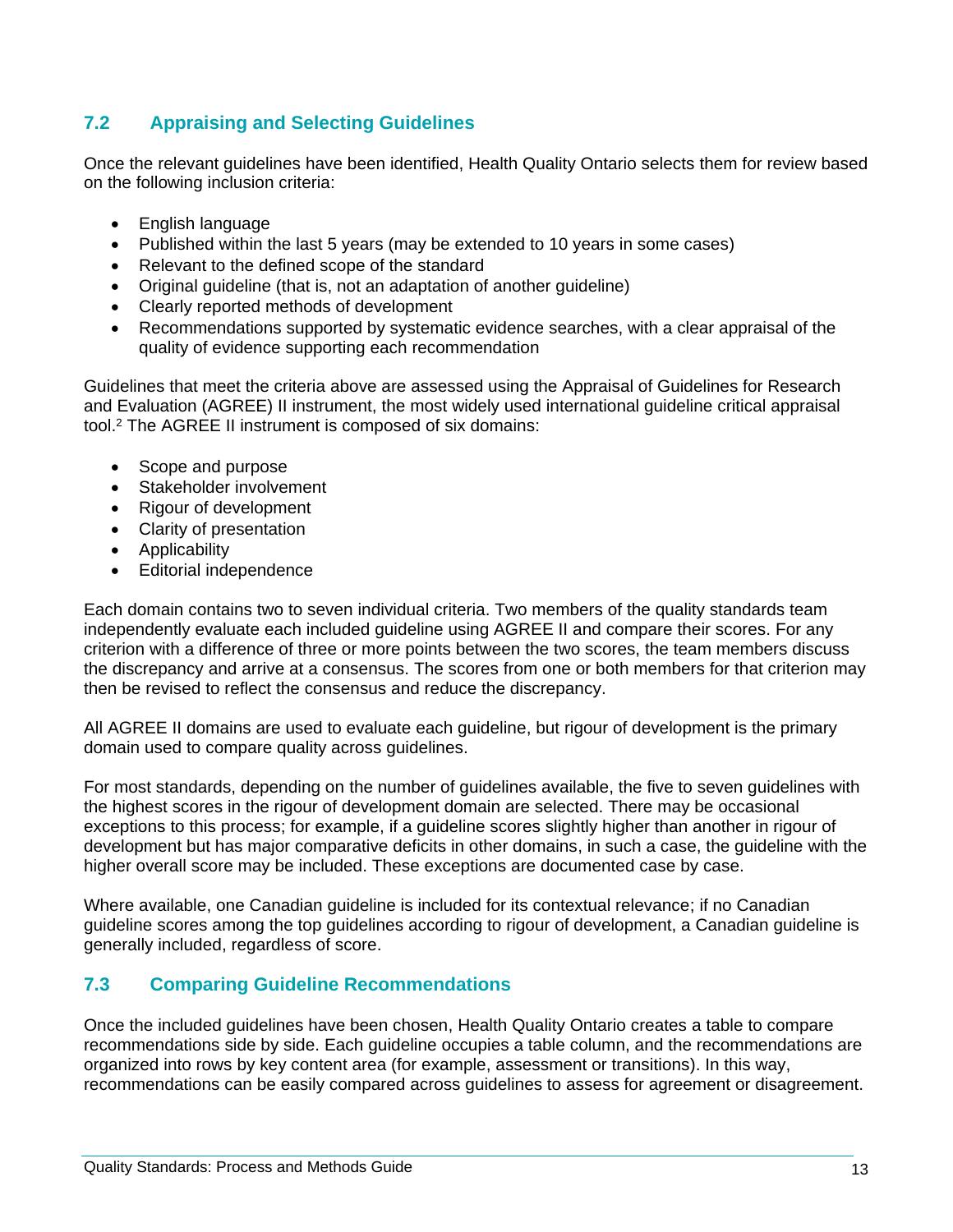In areas where the guidelines disagree, a deeper exploration of the evidence supporting the relevant recommendations may be warranted.

This guideline comparison is the starting point for developing draft quality statements. In many cases (particularly when multiple guidelines agree on a similar recommendation), guideline recommendations also provide the key concepts for quality statements.

In some content areas, recent Health Quality Ontario health technology assessment recommendations are available (issued through the Ontario Health Technology Advisory Committee). These should generally be accepted as the "gold standard" of evidence, because they are based on systematic reviews and economic modelling, and they have been developed specifically for the context of the Ontario health care system.

#### **7.4 Prioritizing Key Areas for Quality Statements**

Prior to their first meeting, Health Quality Ontario develops a survey for the Quality Standard Advisory Committee (QSAC) members, asking them to identify and prioritize key content areas according to their perceived importance. The aim of the survey is to draw on the committee's knowledge and have them prioritize up to 10 key areas with the greatest potential to improve the quality of care in Ontario.

The QSAC members receive the quality standard topic brief and may receive additional background information to inform their decision-making (for example, analyses of quality issues or practice variations using Ontario data; in some cases, the QSAC members may receive a draft of the guideline comparison table).

The survey is conducted using an online form sent out before the first QSAC meeting. In the survey, QSAC members are asked to rank 5 to 10 key areas according to their importance and potential for quality improvement in Ontario using the following criteria:

- Areas with evidence of variation in current practice and a gap between current practice and optimal care
- Areas with the potential to improve health outcomes or the use of health resources
- Areas where it is important to maintain current standards of care

They will also be asked to provide accompanying rationales for their rankings, and sources, where possible, such as:

- Evidence that current care in Ontario in the suggested key areas is poor or variable and requires improvement
- Evidence to support the effectiveness of the proposed interventions in the suggested key areas
- National or provincial data sources, if available, that collect data relating to the suggested key areas

For some quality standard topics, QSAC members may receive a prepopulated list of key areas drawn from the guideline comparison chart; for others, the survey fields will be left blank. Whether they work from a prepopulated list or a blank field, in all cases QSAC members will have an opportunity to write in additional key areas that they feel are important.

Health Quality Ontario synthesizes the survey responses into a single table for QSAC members to review at their first meeting, displaying the key areas and their overall rankings.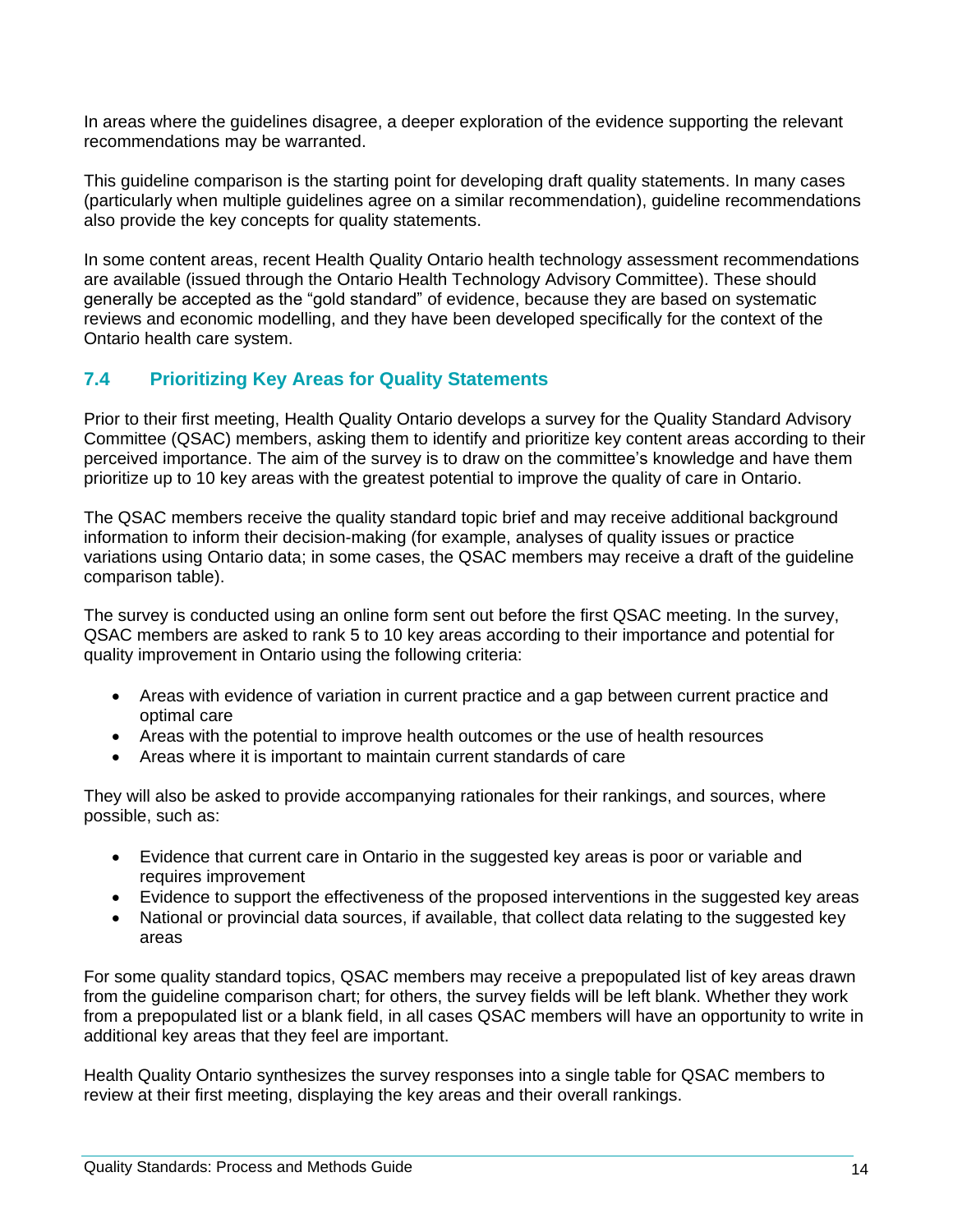At their first meeting, the QSAC uses the list of ranked key areas and other background information to develop a set of up to 10 key areas for quality statement development. Members of the QSAC choose key areas by consensus. An important principle of this prioritization process is that a quality standard cannot include all care that should be delivered in a topic area, unlike a clinical practice guideline. Quality standards are intended to focus on a relatively limited set of areas where the potential for impact is greatest.

In some cases, the QSAC may choose to group several key areas they believe to be conceptually linked, or divide key areas they believe to contain multiple distinct concepts. Caution should be taken in merging key areas so that they are not too broad in scope. As well, grouping multiple key areas to include more concepts can make it more difficult to prioritize the quality statements in the next step of the process.

#### **7.5 Developing Quality Statements**

#### *7.5.1 Language and Components*

For each key area prioritized by the committee, the quality standards team develops one or more quality statements for QSAC review and input. Quality statements are written in declarative form, avoiding words such as *should* or *will* (for example, "People with hip fracture receive surgery within 48 hours"). Quality statements are written with the patient at the centre of the care or service recommended (for example, "People with [condition] are offered [intervention]." Occasionally, statements may be written from the perspective of caregivers or family. At all times, quality statements should be clear and avoid jargon.

Quality statements should be measurable, specific, concise, and patient-centred. Each quality statement typically covers a single concept. A quality statement may include two concepts that are closely linked if using separate statements would lead to a lack of clarity (for example, if a treatment depends directly on the results of an assessment).

#### *7.5.2 Background*

Each quality statement is accompanied by a background section that describes why the quality statement is important, provides context for the statement and, in some cases, outlines additional considerations related to its execution.

The intent and meaning of the quality statement should be clear without reference to the background section. If additional information is needed to make the intent of the quality statement clear, it should be provided in the definitions section (see section 7.5.3).

#### *7.5.3 Definitions*

Some quality statements are accompanied by a definitions section, which provides explicit key terms used in the quality statement, if needed. For example, a definition for "comprehensive assessment" might include the key components of the assessment; a definition for "cognitive behavioural therapy" might specify the minimum number of sessions required; or a definition for "urgent access" might specify a particular timeframe.

#### *7.5.4 Audience Statements*

Every quality statement is accompanied by three audience statements.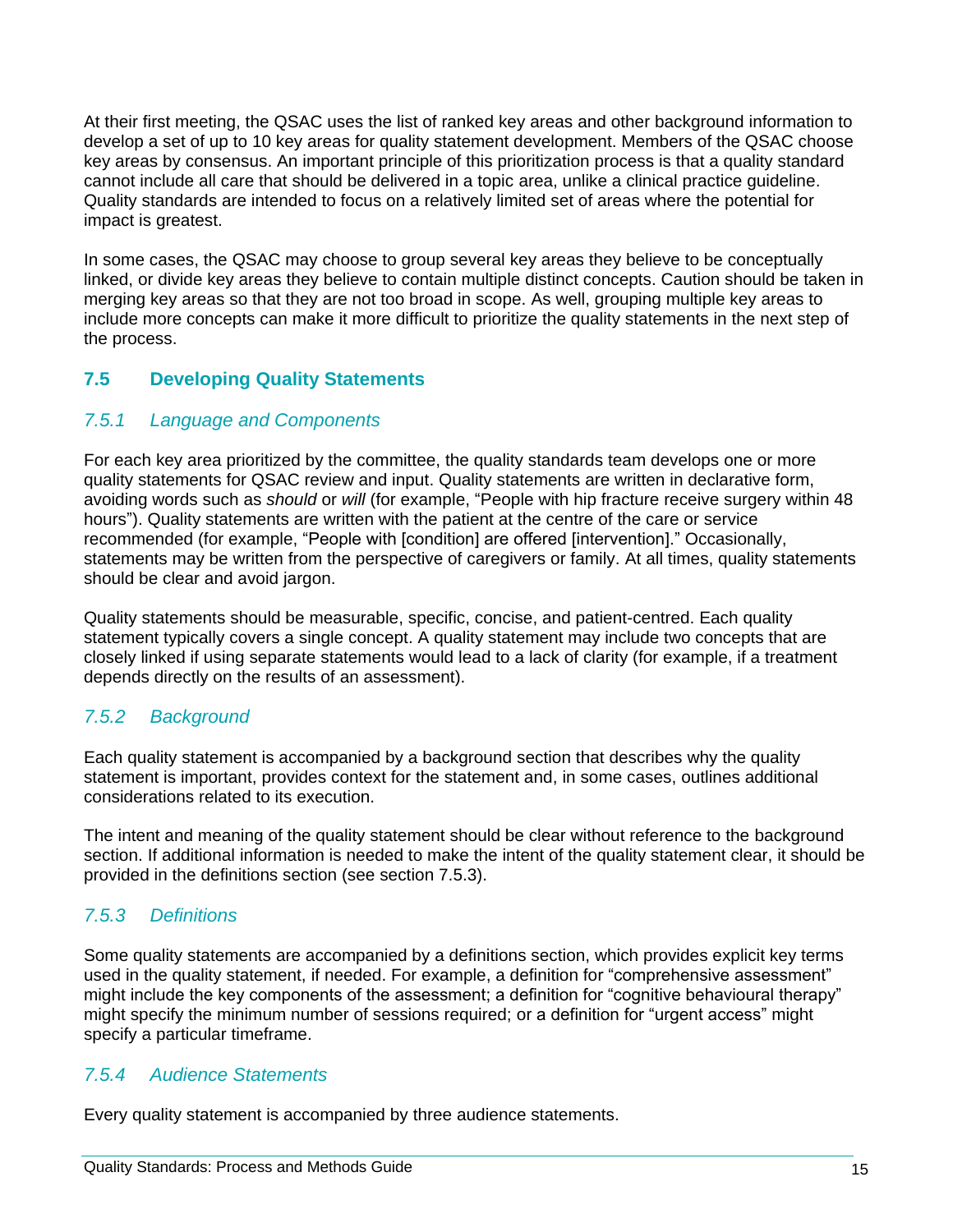The **patient statement** interprets the statement from the perspective of patients, families, and caregivers. It is written in plain language and attempts to distil the quality statement down to its most important elements to help patients understand what high-quality care looks like. Patient statements also form the main content of the plain-language **patient reference guide** that accompanies each quality standard. Each patient statement should stand on its own and should not require reference to other content from the quality standard.

The **clinician statement** is a relatively straightforward interpretation of the quality statement from the perspective of clinicians interacting with patients. It may provide some additional detail but should not significantly change the intent of the quality statement.

The **health services statement** is an interpretation of the statement from the perspective of organizational or system administrators, planners, funders, and policy-makers. It focuses on the structures, systems, and resources that must be in place so that health care professionals can deliver effectively on the quality statement.

#### *7.5.5 Supporting Evidence*

Quality statements are intended to be "strong" recommendations: the practice recommended in the statement should be applicable to a large majority (if not all) of the population specified. Our ability to make an appropriate strong recommendation is closely tied to the quality of the evidence available to support the recommendation. High-quality clinical practice guidelines typically specify the types and/or quality of evidence using appraisal approaches such as the Grading of Recommendations, Assessment, Development and Evaluations (GRADE) methodology. Quality standards program staff appraise and summarize the quality of the evidence in each key priority area to support the QSAC's decisions; this includes an appraisal of whether the evidence is sufficient to justify a quality statement.

Quality statements for therapeutic interventions (such as drugs or surgical procedures) must be supported by evidence of effectiveness from high-quality randomized controlled trials, where the benefits of the intervention significantly outweigh any risks. Quality statements that involve lower-risk practices—such as assessment, shared decision-making, health promotion activities, or recommended timeframes for access to services—may be supported by other types of evidence (for example, prognostic studies for assessment statements).

When an intervention may be effective but is associated with significant risks or side effects, or when its effectiveness depends on patient preference, the quality statement may recommend that a patient be *offered* the intervention. Such statements typically recommend a shared decision-making process between the patient and clinicians, where the patient is given information about the intervention's risks and benefits.

While quality statements are derived from clinical practice guidelines, the background sections for some quality statements may include additional contextual information that is drawn from primary studies and other sources.

#### *7.5.6 Disagreements and Gaps in Guideline Recommendations*

Sometimes, the selected guidelines may disagree in their recommendations on a particular topic area. In such cases, deeper exploration of the evidence supporting each guideline's recommendations may be warranted. For example, if one guideline is several years older than another, the more recent guideline may have based its recommendation in part on newer studies that were not available when the older guideline was developed.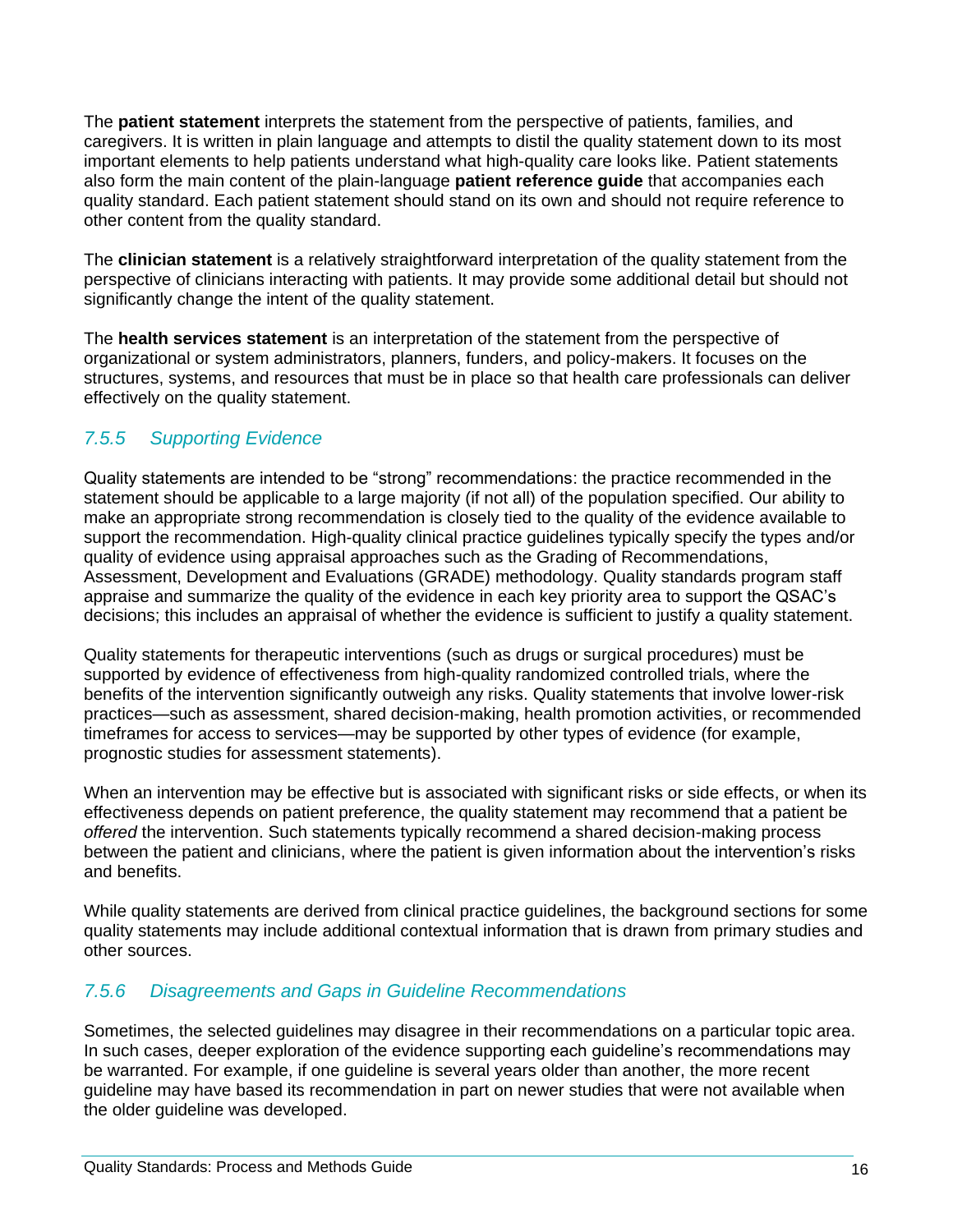As noted above, in some areas recent Health Quality Ontario health technology assessment recommendations are available (issued through the Ontario Health Technology Advisory Committee). These should generally be accepted as the "gold standard" of evidence, because they are based on systematic reviews and economic modelling, and they have been developed specifically for the context of the Ontario health care system.

There may also be cases where a topic area is identified as important but has no corresponding recommendations in the guidelines selected. In these situations, the QSAC may choose to develop a quality statement based on consensus, akin to a "good practice statement."<sup>3</sup> However, given the absence of scientific evidence to support such recommendations, consensus-based quality statements should be made only in cases where the net benefit of the statement is large and unequivocal, and the potential harm or cost is minimal. Consensus-based quality statements should not be made for drugs, surgical procedures, or other therapeutic interventions.

A final option available to the QSAC when there is too much uncertainty in the evidence to develop a quality statement is to submit the topic to Health Quality Ontario's health technology assessment program as a candidate for assessment. This approach is particularly appropriate in situations involving therapeutic interventions, medical devices, and other technologies. Health technology assessments are reviewed by the Ontario Health Technology Advisory Committee, which makes a funding recommendation to government. Interventions that receive a positive funding recommendation may be incorporated into the quality standard when it is updated.

As statements are developed, Health Quality Ontario staff document the decision-making process, including how the QSAC evaluated the evidence sources and discussed the risks, benefits, harms, and costs of the interventions considered.

#### **7.6 Developing Emerging Practice Statements**

An **emerging practice statement** is a placeholder that describes an area that is a key priority for quality improvement, but for which there is insufficient or inconsistent evidence in the guidelines selected. An emerging practice statement acknowledges that the area is an important priority for development of evidence-based guidance, but that the evidence base is still emerging. It signals the need for further research in the topic area.

Once an emerging practice statement has been made, the quality standards team, in collaboration with other Health Quality Ontario colleagues, determines the best way to review the evidence for the statement, including the possibility of initiating a health technology assessment. When quality standards are reviewed for potential updates (see section 11), particular attention is paid to any emerging practice statements.

#### **7.7 Creating a Patient Reference Guide**

For each quality standard, Health Quality Ontario develops and distributes a plain-language **patient reference guide**. The patient reference guide is a short document that presents the patient statements associated with the quality statements. The content of the patient reference guide is drawn from the content of the quality standard, but some of the patient statements may be reorganized to make the content of the guide more accessible. The patient reference guide may also include additional background and contextual information that would be helpful to patient, family, and caregiver audiences.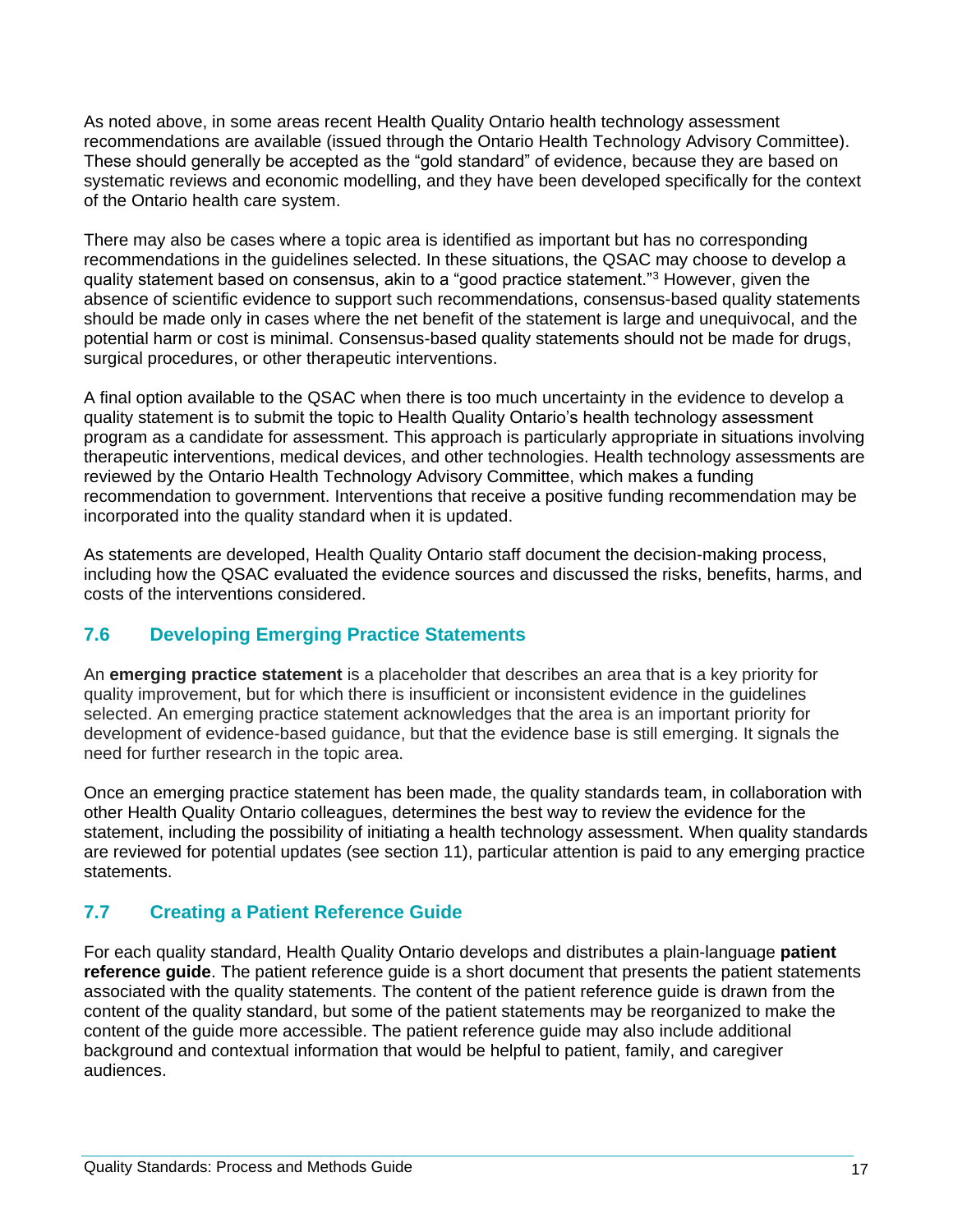#### **8 DEVELOPING QUALITY INDICATORS**

Quality standards are intended to guide quality improvement, monitoring, and evaluation. Measurability is a key principle in developing and wording the quality statements; each statement is accompanied by one or more indicators. This section describes the measurement principles behind the quality indicators, the process for developing quality indicators, and the creation of technical definitions.

#### **8.1 Measurement Principles**

Health Quality Ontario uses the well-known process, structure, and outcome indicator framework developed by Donabedian<sup>4</sup> in 1966 to develop indicators for quality standards. The three indicator types play essential and interrelated roles in measuring the quality of health care and the impact of introducing and using quality standards.

#### *8.1.1 Process Indicators*

Process indicators assess the activities involved in providing care. They measure the percentage of specified individuals, episodes, or encounters for which an activity (process) is performed. In most cases, the numerator should specify a timeframe in which the action is to be performed, established using evidence or expert consensus. When a quality statement applies to a subset of individuals rather than the total population, the denominator should reflect the population of the appropriate subgroup, rather than the entire Ontario population.

Process indicators are central to assessing whether or not the quality statement has been achieved; nearly all quality statements are associated with one or more process indicators. In most cases, the numerator and denominator for process indicators can be derived from the language of the quality statement itself; in some cases, additional parameters (such as a timeframe) may appear in the definitions section.

While most quality statements should focus on a single concept and be linked with a single process indicator, some statements may include two or more closely related concepts. In these cases, multiple process indicators may be considered to capture all aspects of the quality statement.

Examples of process indicators include the percentage of patients with hip fracture who receive surgery within 48 hours, or the percentage of patients with schizophrenia who are offered clozapine after firstand second-line antipsychotics have been ineffective.

#### *8.1.2 Structural Indicators*

Structural indicators assess the characteristics and resources that influence and enable how care is delivered. These may include physical plants and equipment, systems of care, the availability of resources, and the existence of teams, programs, policies, protocols, licences, or certifications. Structural indicators assess whether factors are in place that are known to be important for enabling the achievement of the quality statement.

Some quality statements have structural indicators associated with them. Structural indicators are binary or categorical and do not require the definition of a numerator and denominator. However, in some cases it may be useful to specify a denominator defining an organizational unit, such as a hospital, a primary care practice, or a local region.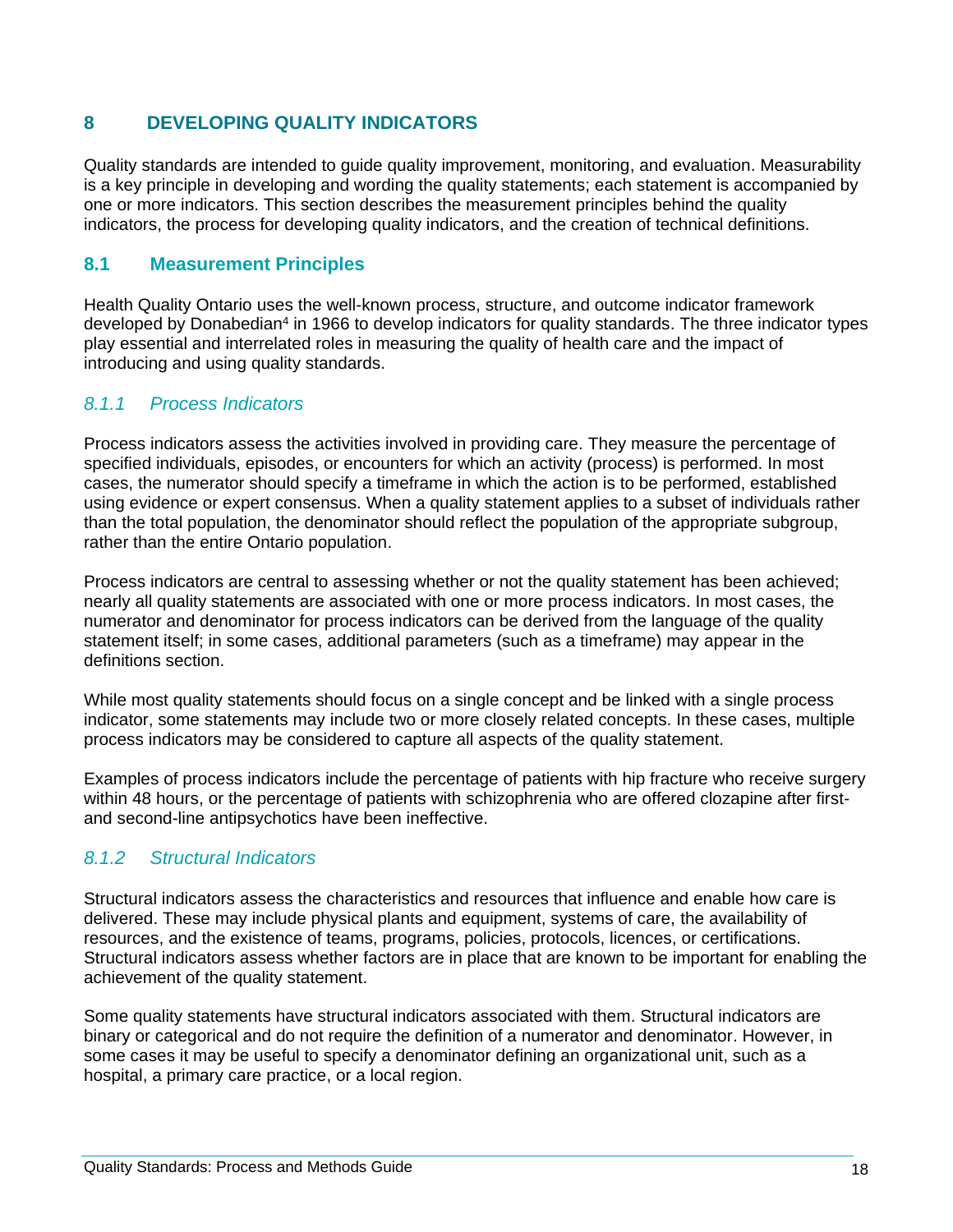Structural indicators should be defined for a quality statement or for the quality standard as a whole when there is evidence or expert consensus that a particular resource, capacity, or characteristic is important for enabling the effective delivery of a process of care. It should be theoretically feasible for such structural elements to be implemented across Ontario, even if implementation is aspirational in some cases. In rare instances, a quality statement may have two or more associated structural indicators, if the QSAC decides that multiple factors are crucial to the delivery of the quality statement.

Examples of structural indicators include the availability of a stroke unit, the existence of discharge planning protocols, or access to a specialized behavioural support team.

#### *8.1.3 Outcome Indicators*

Outcome indicators assess the end results of the care provided. They are crucial and are arguably the most meaningful measures to collect, but many health outcomes—such as mortality or unplanned hospital readmissions—are often the product of a variety of interrelated factors and cannot be reliably attributed to a single process of care. For this reason, although relatively few quality statements are directly linked to an outcome indicator, a set of five to seven key outcome measures is defined for the quality standard as a whole, reflecting the combined effect of all of the quality statements in the quality standard. Similar to process indicators, outcome indicators should be specified using a defined denominator and a numerator that, in most cases, should include a clear timeframe.

Examples of outcome indicators include mortality rates, improvement (or decline) in function, and patients' experience of care.

#### **8.2 Development Process**

Developing quality indicators involves several steps. The majority of the indicator development process begins once the draft quality statements have been agreed upon by the Quality Standard Advisory Committee (QSAC), but the literature review and environmental scanning work begins before this.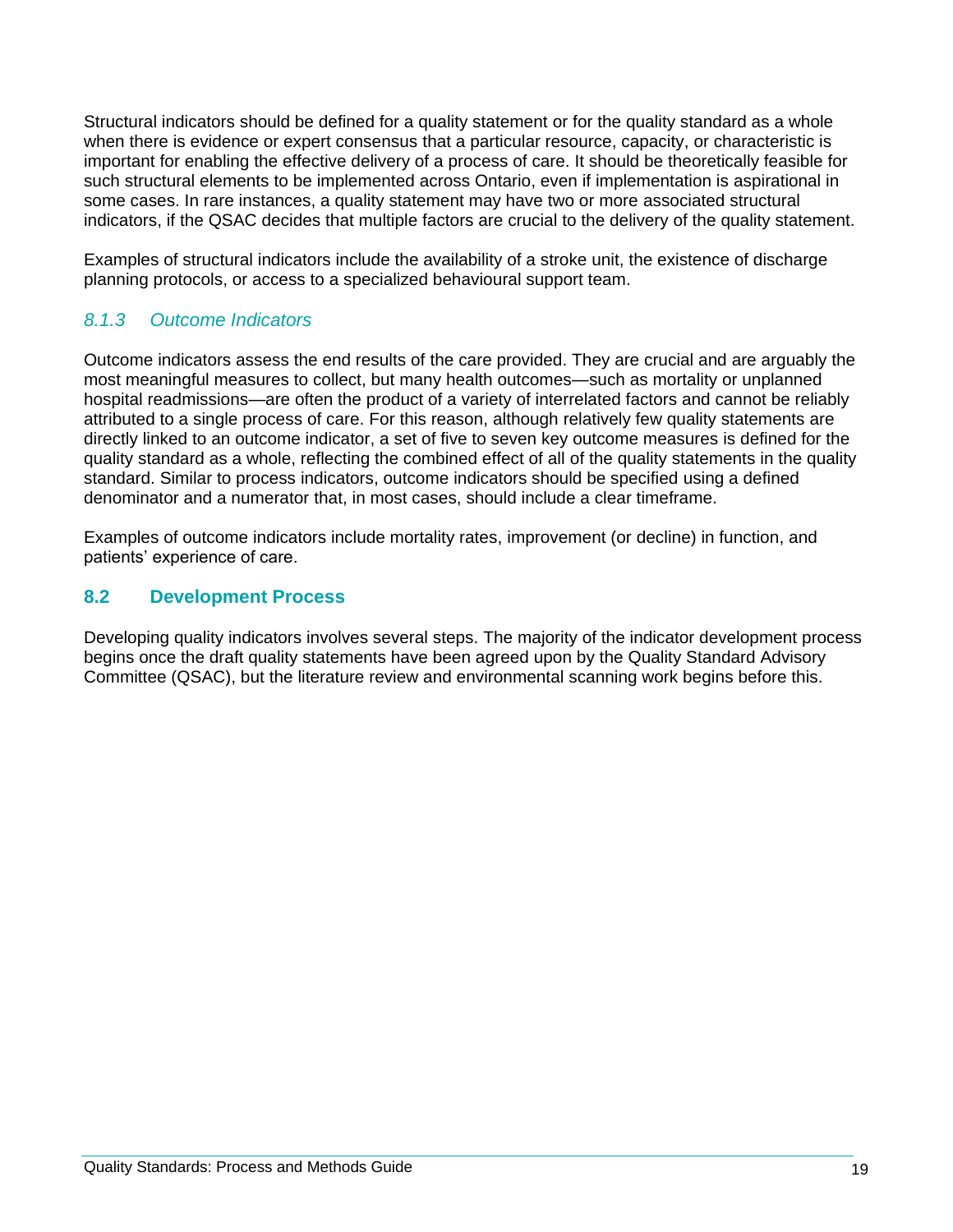

#### *8.2.1 Identifying Outcomes*

At its first meeting, the QSAC is asked to identify the outcomes that the quality standard is intended to affect. Selected outcomes should align with the dimensions of quality outlined in the Quality Matters<sup>5</sup> framework: safety, effectiveness, patient-centredness, efficiency, timeliness, and equity. The QSAC selects a limited set of outcomes that reflects the treatment goals of the quality standard and can reasonably be influenced by many (if not all) of the practices outlined in the draft quality statements. Outcomes should be factors that may reasonably be affected by province-wide adoption of the quality standard as a whole.

#### *8.2.2 Literature Review and Environmental Scan*

At the initiation of each quality standard project, the Health Quality Ontario performance measurement team reviews the existing measurement-related literature on the topic of interest and conducts a literature review and environmental scan. This is performed separately from the review conducted during the scoping phase (see section 4).

The literature review includes an international inventory of existing performance indicators related to the topic (with associated definitions and information on validation). In particular, it is important to identify existing outcome indicators for prioritization by the QSAC.

The environmental scan focuses on measurement, reporting, and data collection in Ontario and similar jurisdictions. It describes existing reporting efforts in Ontario related to the topic and the vehicles used in these efforts, such as public reporting, custom reporting, accountability agreements, and Quality Improvement Plans. It also describes existing provincial datasets that capture information relevant to the scope of the quality standard. For example, in a quality standard for care of major depression, people with major depression may present for treatment in both primary care settings and in hospital settings (including emergency department, acute inpatient beds, and inpatient mental health beds). The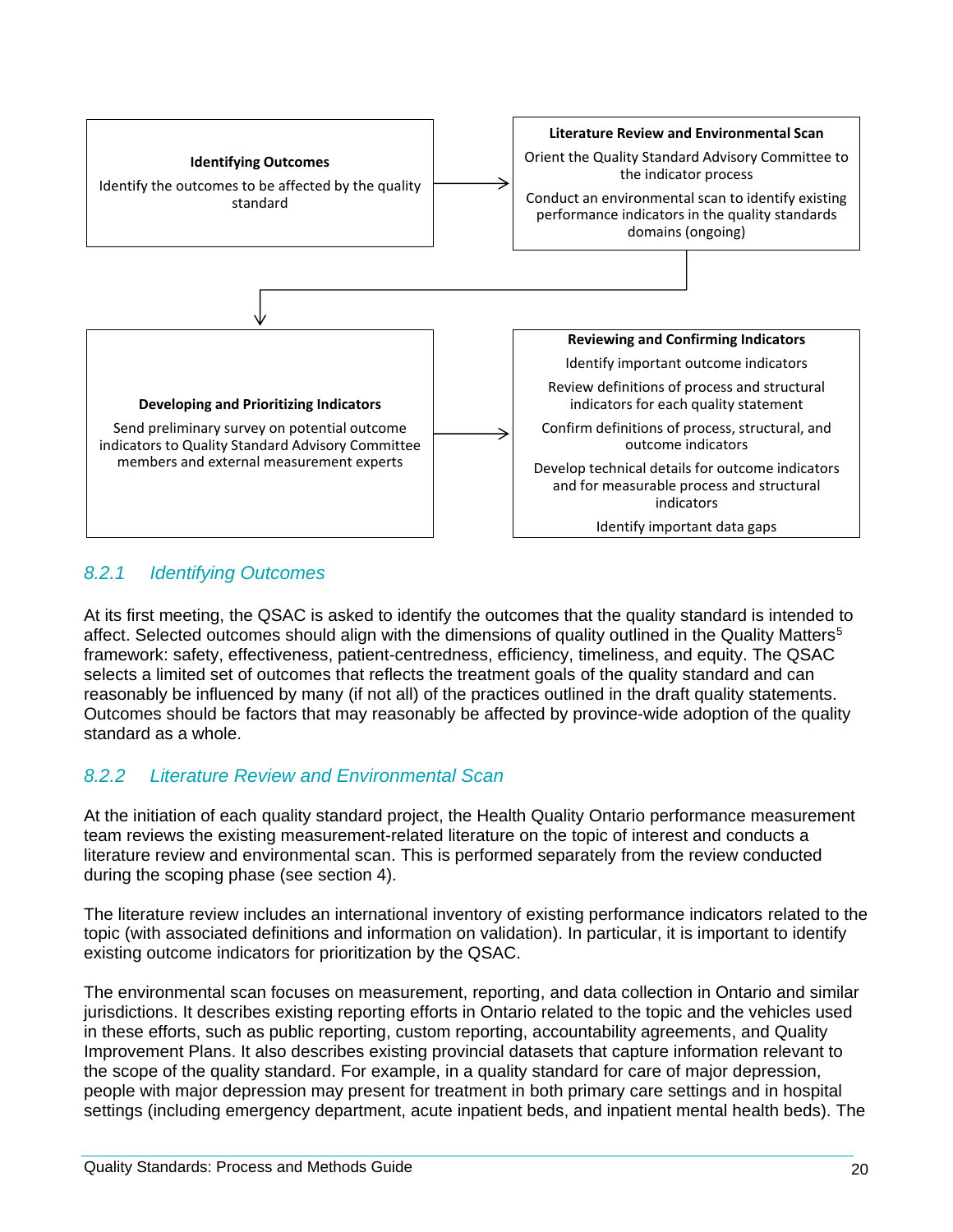data, reporting, and measurement considerations in these settings are very different; measurement considerations for the quality standard require an understanding of the availability of relevant data for each of these settings.

#### *8.2.3 Developing Process and Structural Indicators*

Once the draft quality statements have been agreed upon by the QSAC, the Health Quality Ontario measurement team develops draft process and structural indicators for each statement.

As described above, the development of process indicators tends to be quite straightforward: numerators and denominators can generally be derived from the quality statement itself. In some cases, measurement teams require further consultation with the QSAC co-chairs, members, or external experts to clarify or better define parameters, such as the timeframe required for the actions described in the quality statement.

The development of structural indicators is more complex. Identifying meaningful structural indicators typically requires an understanding of the clinical and administrative considerations involved in effectively delivering the actions described. Such insight may be gathered from QSAC members and from the literature review. Structural indicators should be developed for quality statements only when there is good evidence or strong expert consensus that the element described is important for implementing the quality statement; many quality statements will not have associated structural indicators.

The existence, availability, and quality of current data in Ontario should rarely factor into the development of definitions for structural and process indicators. In each quality standard, structure and process indicators are clinically meaningful and closely linked with each quality statement. Because the main purpose of these indicators is to support local-level quality improvement, their "measurability" is a theoretical concept that assumes reliable and valid data and a reporting infrastructure are available.

Certain exceptions to the above rule may be considered when an existing indicator is commonly used in Ontario that closely aligns with the intent of the quality statement (for example, an existing measure that employs a slightly different timeframe). In such instances, the QSAC may consider revising the quality statement to align with the accepted measurement timeframe, as long as it does not conflict with the meaning, intent, or evidence behind the draft quality statement.

#### *8.2.4 Developing Outcome Indicators*

Based on the outcomes identified (see section 8.2.1) and the literature review and environmental scan (see section 8.2.2), the Health Quality Ontario measurement team prepares a short list of potential outcome indicators for review and prioritization (if necessary) by the QSAC. Considerations for prioritization should include:

- **The importance of the outcome:** Is it meaningful to patients, health care professionals, and/or system managers?
- **The strength of the outcome's association with draft quality statements:** will consistent achievement of the quality statements have a measurable influence on the outcome?
- **The balance of outcome indicators:** Do the selected outcome indicators span a range of different domains, such as effectiveness, efficiency, and patient experience?
- **Balance measures:** Do the outcomes capture the potential negative consequences of changes in care, if necessary?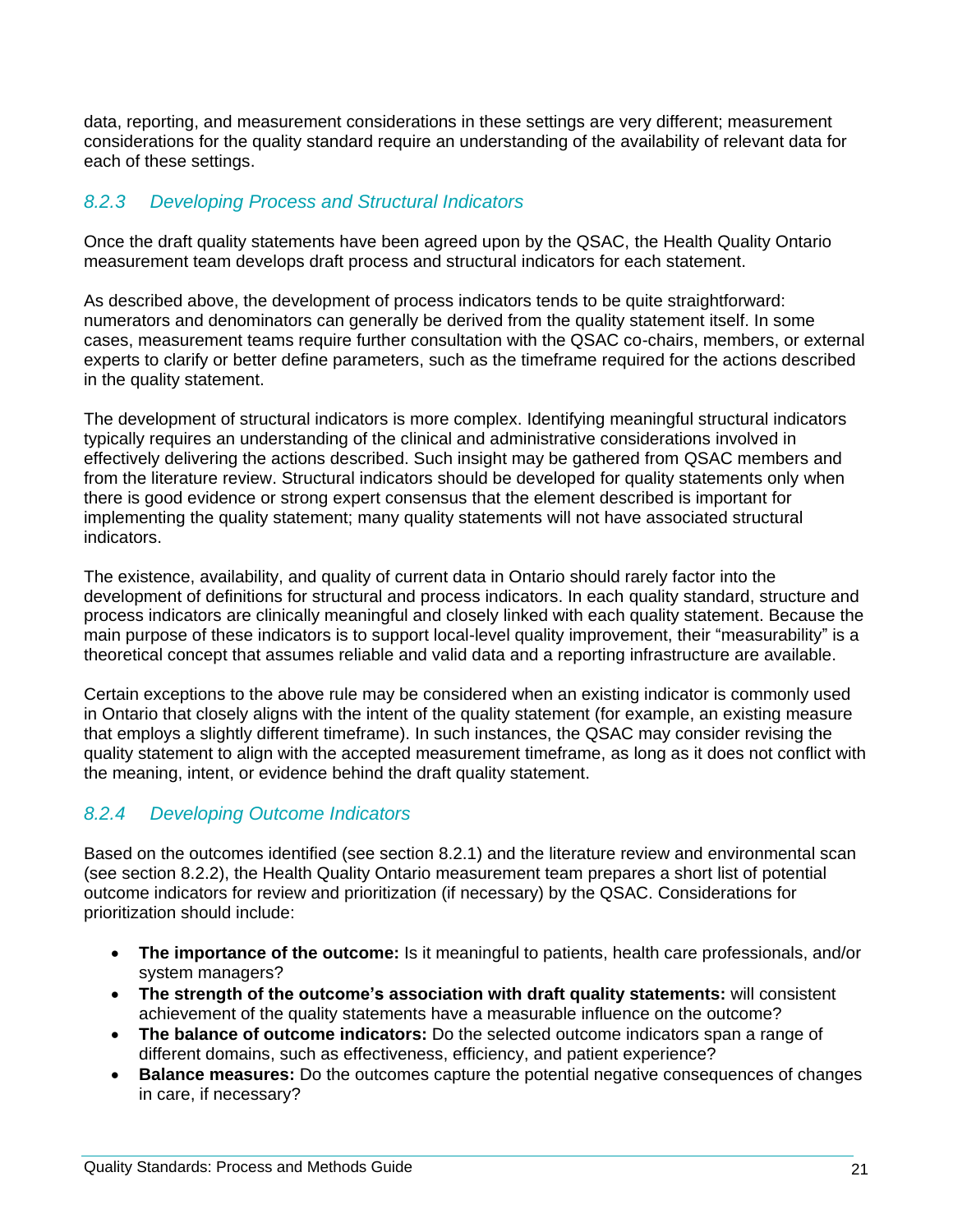The QSAC prioritizes the outcome indicators by voting on the importance and strength of association for each indicator, and by achieving group consensus on a balanced set of outcome indicators.

As noted earlier, few individual quality statements lend themselves well to association with an outcome indicator. Such instances should be identified case by case with input from the QSAC.

#### *8.2.5 Reviewing and Confirming Indicators*

The draft outcome indicators are shared with the co-chairs before the second meeting and confirmed by the QSAC during that meeting. The draft structural and process indicators are also reviewed and revised in consultation with the QSAC at the second meeting. Similar to the quality statements, quality indicators should be reviewed by the QSAC in a systematic, itemized fashion.

#### **8.3 Technical Definitions and Measurement Recommendations**

After the indicators have been defined by the QSAC, the Health Quality Ontario's measurement team and technical experts (potentially including members of the QSAC, as appropriate) reviews the indicators and considers the technical details of calculating the indicator, including the following:

- Is the indicator feasible to calculate using currently available provincial datasets? Can a reasonable "proxy" of the indicator be calculated (for example, measuring drugs prescribed for people aged 65 and older as a proxy for offering drugs to individuals)?
- If the indicator is not provincially measurable, what information needs to be made available so that health care professionals and administrators can calculate it (numerator and denominator definitions) using locally collected data?
- For outcome indicators that are suitable for provincial reporting, will risk adjustment be required? What considerations need to be taken into account for risk adjustment?
- If data are currently available to calculate the indicator, what limitations of the indicator and the methodology would need to be considered when using it to monitor performance?
- What are the key data gaps for indicators that cannot currently be calculated using provincial data elements but are deemed to be good candidates for provincial reporting?

For the last two questions, if additional provincial data collection related to quality standard indicators is important, Health Quality Ontario will prioritize the area for future data advocacy efforts in partnership with the Ministry of Health and Long-Term Care and other partners and data providers.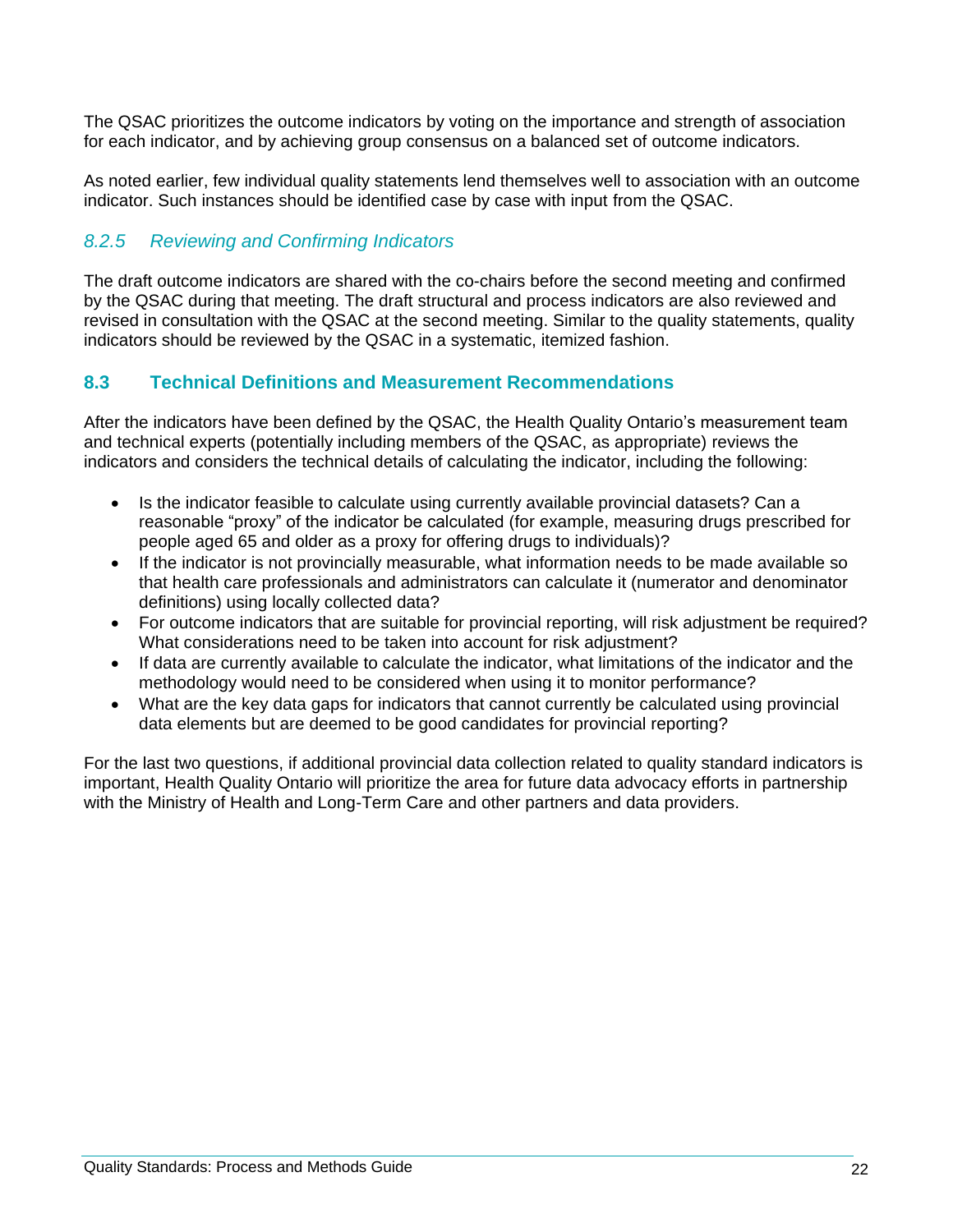#### **9 CONSULTING THE PUBLIC**

#### **9.1 Phases of Consultation**

After a draft quality standard has been prepared, it undergoes two phases of public consultation.

First, it is sent to organizations that have been identified for feedback and potential endorsement (including those that represent the interests of patients, others with lived experience, and the public). This phase allows organizations time to consider the endorsement opportunity and prepare robust feedback for Health Quality Ontario.

Then, it is posted on the Health Quality Ontario website for a 3-week public consultation period to solicit feedback from patients, others with lived experience, and the public. During this time, Health Quality Ontario may initiate other engagement efforts, such as discussions with patient advocacy groups and research involving focus groups.

All feedback from potential endorsing organizations, public comment, and targeted engagement activities is analyzed and synthesized thematically into a consultation report. The draft consultation report is circulated to the Quality Standard Advisory Committee (QSAC) as background for a fourth meeting, where the QSAC discusses any proposed changes or revisions to the quality standard. A public version of the consultation report is then prepared, which describes the feedback, comments, and suggestions received, as well any revisions made to the quality standard along with the rationale for each change. The report also notes where the QSAC opted *not* to make changes, along with their rationales.

#### **9.2 Further Consultation with Patients, Caregivers, and Members of the Public**

All quality standards are considered for the need to consult further with patients, caregivers, and members of the public. If such a need is identified, the patient, caregiver, and public engagement team at Health Quality Ontario designs a customized plan that outlines the topic-specific engagement approach.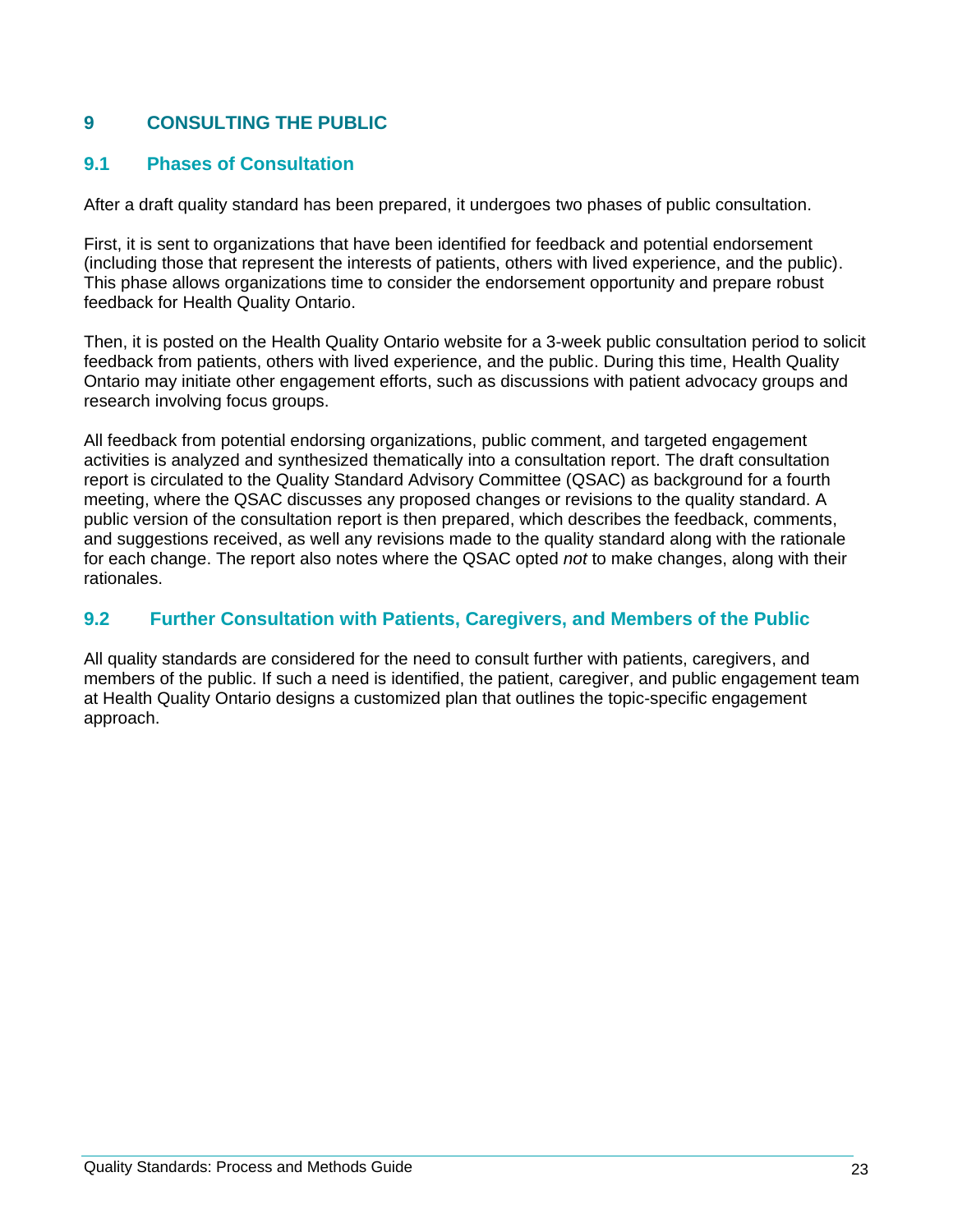#### **10 IMPLEMENTING QUALITY STANDARDS**

For each quality standard, Health Quality Ontario develops multi-stakeholder recommendations for adoption, which support the ongoing implementation and adoption process. The figure below describes the key phases for dissemination and implementation.



#### **10.1 Audience Identification and Engagement**

During the scoping phase, Health Quality Ontario identifies stakeholders to engage in dissemination and implementation planning. Some of these individuals participate by joining the Quality Standard Advisory Committee (QSAC), and others are engaged through meetings, focus groups, surveys, and interviews. The purpose of this engagement is to inform the development of the quality of the recommendations for adoption. Using the Theoretical Domains Framework<sup>6,7</sup> as a guide, audiences are asked to identify gaps and barriers that slow down adoption and facilitators that can promote implementation.

Target audiences for quality standards include health system partners, clinical leaders, administrators, advocacy organizations, community partners, patients, and caregivers. Audiences also include internal Health Quality Ontario committees and programs such as Health Links, the National Surgical Quality Improvement Program (NSQIP), the Adopting Research to Improve Care program (ARTIC), Quality Improvement Plans, and Improving and Driving Excellence Across Sectors (IDEAS).

By leveraging the QSAC or partner committees, Health Quality Ontario seeks advice on approaches and tactics for implementation. Members of these committees are expected to be champions for the quality standard in their communities, practices, and organizations.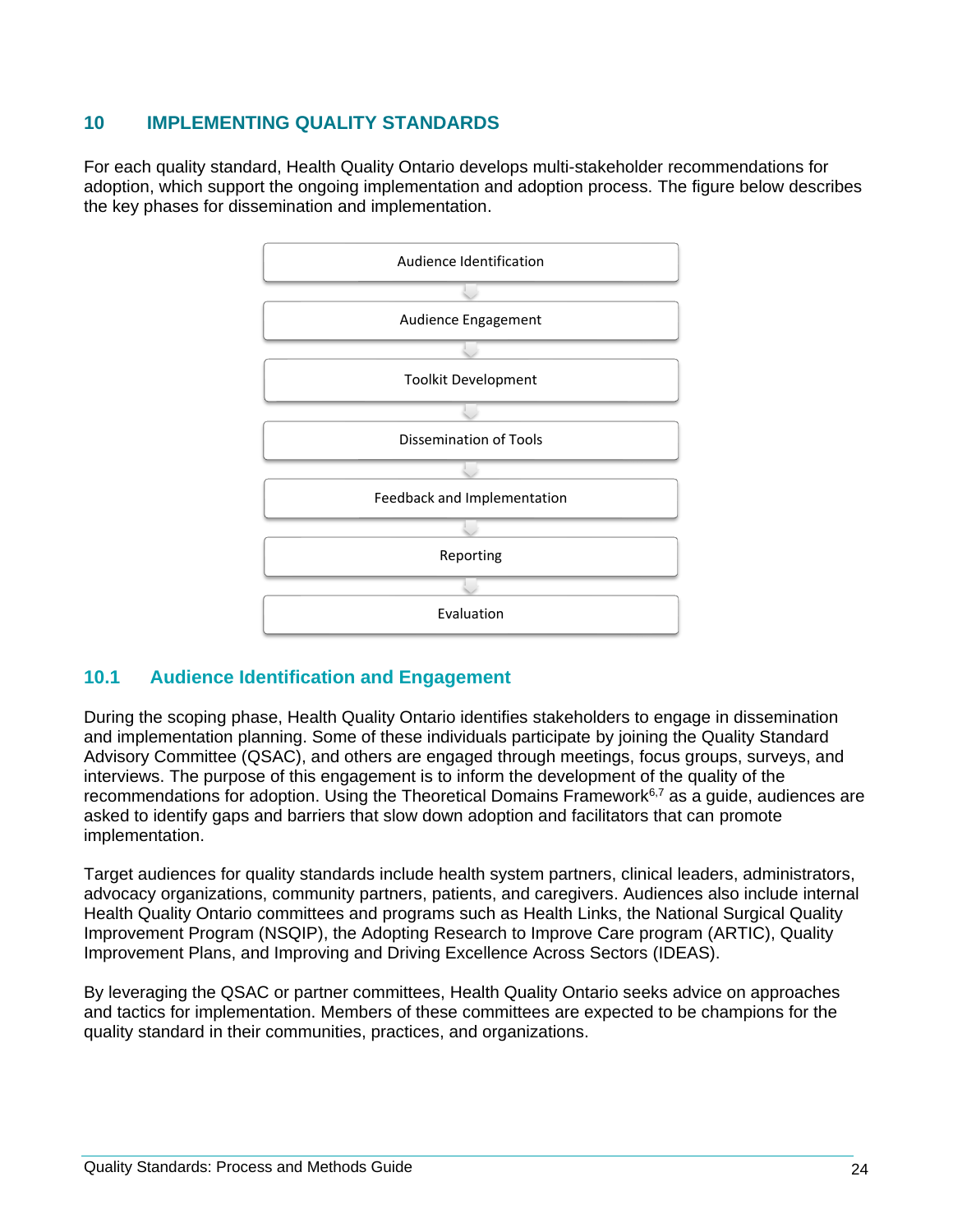#### **10.2 Toolkit Development**

To support implementation, Health Quality Ontario develops a toolkit for each quality standard. The toolkit is informed by the QSAC, focus groups, and consultation with other stakeholders, as appropriate.

The toolkit consists of two types of supports. The first involves general quality standard supports modelled after existing best-practice resources (a "getting started" kit) and may include a gap assessment tool, a barrier assessment tool, and general resources on change management. The second is specific to the quality statements and includes links to existing templates and tools, as well as data that highlight the case for change.

Where tools and templates do not already exist, Health Quality Ontario considers whether existing partners can develop the tools or if it should develop the tools.

#### **10.3 Dissemination of Tools**

Following the launch of a quality standard, the standard and related tools are disseminated to target audiences. To achieve this, Health Quality Ontario develops tailored strategies for dissemination to patients, caregivers, the public, clinicians, provider organizations, local health integration networks, and partner organizations.

Health Quality Ontario develops a communications plan that uses social media, traditional media, newsletters, webinars, and other channels to share updates, educate, and create awareness of the quality standard. Web and provincial platforms are used to build a central space for quality standards on the Health Quality Ontario website. Platforms such as shareIDEAS, quality compass, and a quality standard app may be used for implementation.

Health Quality Ontario may host an adoption event following the launch of the quality standard. The event may include a presentation on the standard; a presentation from an early adopter, speaking about lessons learned from implementing the standard; and facilitated workshops to discuss barriers and facilitators to implementation and adoption. The toolkit is shared at the adoption event. Webinars and speaking opportunities follow the event.

#### **10.4 Feedback and Implementation**

Health Quality Ontario continues to support clinical and patient champions throughout the implementation phase. Once the core set of tools has been disseminated, informed by the engagement of stakeholders, additional interventions to facilitate implementation will be considered. Health Quality Ontario determines the level and type of intervention based on available resources and need.

The following interventions and levers are used to inform implementation, as appropriate<sup>8-11</sup>:

- **Decision support tools:** Prompts to alert or remind clinicians to perform a clinical action
- **Audit and feedback:** A summary of clinical performance over a period of time that may include recommendations for action; it can be used by health care professionals in training to conduct audits of quality standard implementation
- **Educational materials:** Published or printed recommendations for clinical care delivered personally or through mass mailings
- **Education meetings/workshops:** Workshops or conferences where health care professionals are engaged in learning through lectures and discussions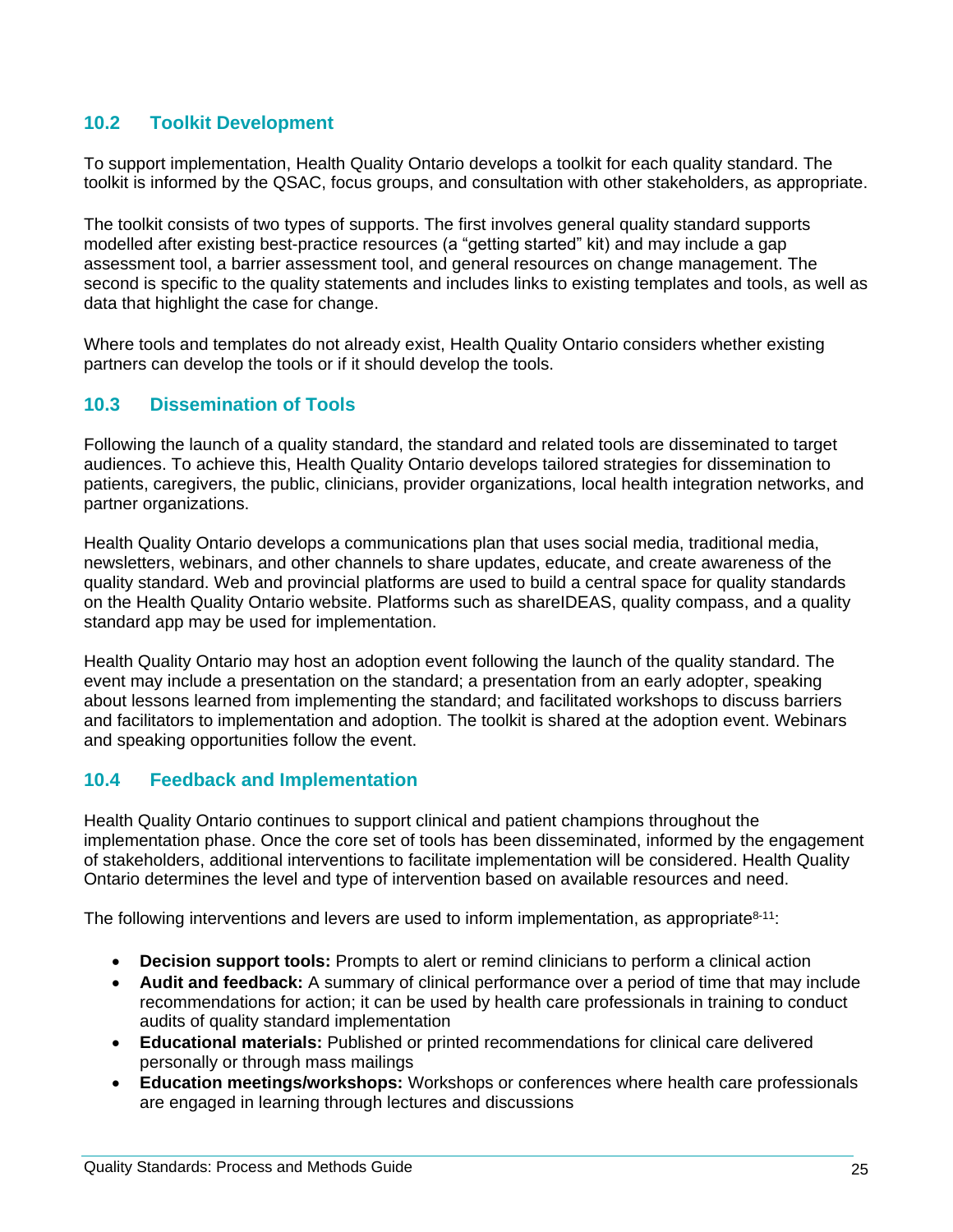- **Academic detailing:** Visits by trained individuals to provide face-to-face information on practice change
- **Local opinion leaders:** Individuals regarded as important or influential among their peer group who encourage change in practice through modelling, information discussion, or mentoring; the engagement of opinion leaders and champions could take place through a community of practice hosted by Health Quality Ontario
- **Patient-mediated interventions:** Clinical information provided to patients to help change practitioner behaviour; this can include pamphlets and posters in waiting rooms or online
- **System levers:** Funding, incentives, accreditation, public reporting, and continuing medical education credits can be used to influence practice change
- **Awareness raising and education:** Informing people of new quality standards through presentations at conferences, workshops, and webinars; communications and marketing via social media, newsletters, and academic journals can enhance awareness of quality standards
- **Local champions:** Individuals who promote the innovation can help tailor the implementation to the practice setting; champions can also help raise awareness of a quality standard among their local contacts
- **Patient champions:** Clinical information provided to patients through patient reference guides can encourage practitioner use of the quality standards and raise awareness and use of quality standards in the community
- **Other Health Quality Ontario assets:** Quality Improvement Plans, the Adopting Research to Improve Care (ARTIC) program, Regional Quality Tables, and other programs can be selectively used to support implementation of the quality standards as appropriate

The tools and resources should be in place when the quality standard is complete and posted on the website to allow for effective and timely facilitation and use of each quality standard.

#### **10.5 Reporting and Evaluation**

Reporting of quality standard indicators is a key lever for provincial adoption of the quality standards. However, given the diverse range of indicators, Health Quality Ontario analyzes the indicators for each quality standard to determine the most appropriate reporting vehicle for each indicator, rather than using a single "one size fits all" reporting vehicle.

Each quality standard contains a number of process, structural, and outcome indicators defined by the QSAC. Many of these indicators—particularly the process and structural indicators related to each quality statement—cannot be calculated using currently available provincial data (that is, administrative data) and are meant to be used by clinicians at the local level to support quality improvement initiatives. Many of the outcome indicators can be calculated using provincial data, and technical definitions are developed as part of the quality standard development process.

After indicators have been defined for each quality standard, Health Quality Ontario applies the following high-level framework to determine potential reporting vehicles (see table below for a list of vehicles)

- Is the indicator most appropriate for public reporting through the Common Quality Agenda (will typically lean toward major outcomes)?
- Is the indicator most appropriate for public reporting through other vehicles (for example, longterm care and community care access centre quality reporting or hospital patient safety reporting; also typically leans toward major outcomes)?
- Is the indicator most appropriate for private reporting (for example, practice reports for primary health care, long-term care, National Surgical Quality Improvement Program)?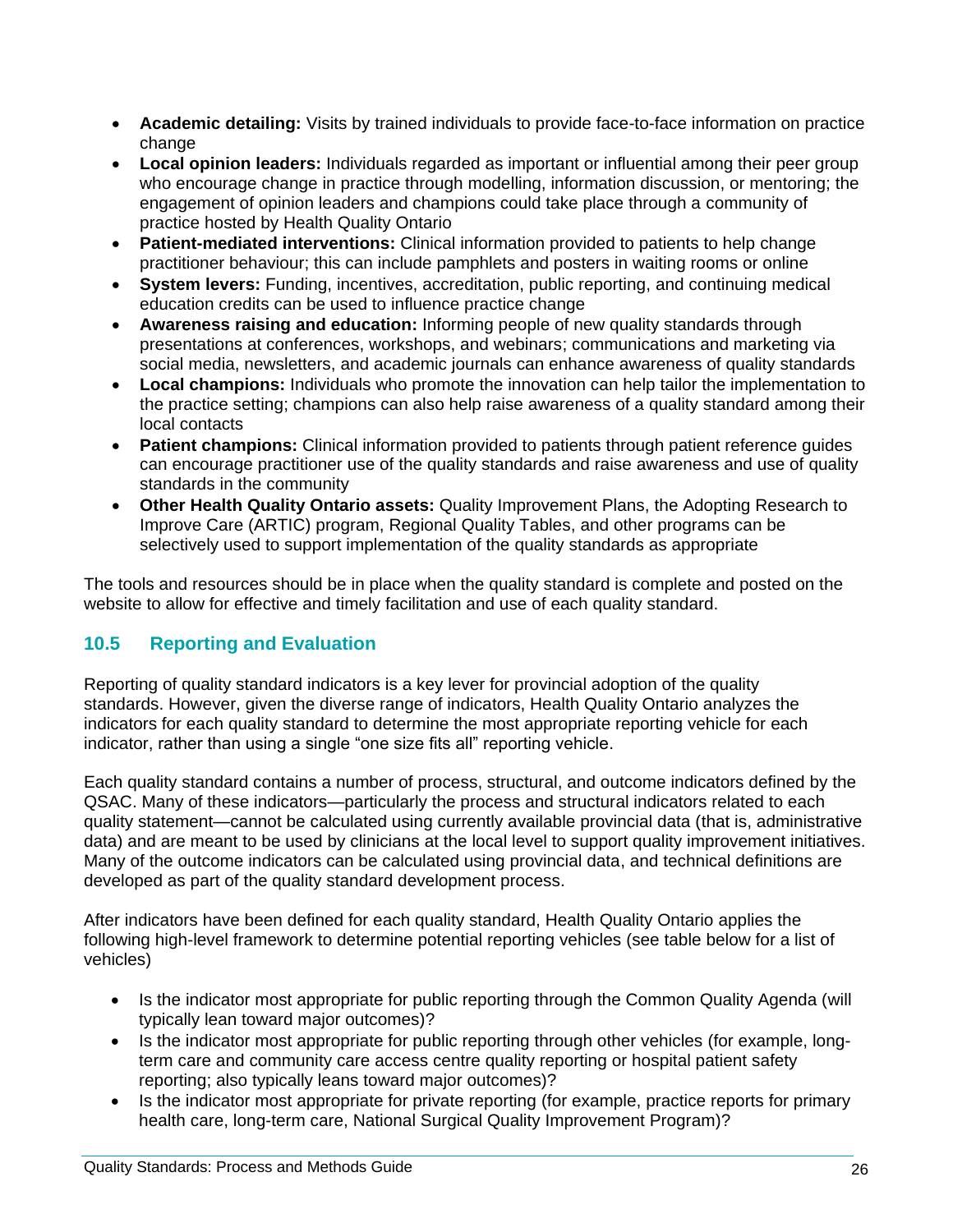- Is the indicator most appropriate for inclusion in Quality Improvement Plans?
- Is the indicator most appropriate for local data collection and reporting (that is, for local quality improvement efforts)?
- If the indicator is appropriate for any of the first four vehicles but provincial data are not currently available, is the indicator a candidate for data advocacy efforts?

| <b>Reporting Vehicle</b>            | <b>Purpose</b>                                                                                            | <b>Audiences</b>                                                                                   | <b>Call to Action</b><br>(Current State)                       |
|-------------------------------------|-----------------------------------------------------------------------------------------------------------|----------------------------------------------------------------------------------------------------|----------------------------------------------------------------|
| Measuring Up*                       | Yearly report on the<br>performance of the health<br>system                                               | Public                                                                                             | Transparency, information                                      |
| <b>Common Quality</b><br>Agenda*    | Set of indicators to focus the<br>system on priority areas                                                | System stakeholders                                                                                | Accountability, performance<br>(when included in Measuring Up) |
| Specialized reports                 | Reports to shine a spotlight on<br>an issue of health system<br>performance                               | Public                                                                                             | Transparency, information                                      |
|                                     |                                                                                                           | System stakeholders                                                                                | Accountability, performance<br>improvement                     |
| Indicator reporting<br>(online)     | Set of indicators that are sector-<br>specific, demonstrate<br>performance, and are important<br>to track | Public                                                                                             | Transparency, information                                      |
|                                     |                                                                                                           | System stakeholders                                                                                | Accountability, performance,<br>quality improvement            |
| Practice reports                    | Indicators meant to drive<br>specific improvement initiatives                                             | Individual providers                                                                               | Quality improvement                                            |
| Organizational<br>reports           | Indicators meant to drive<br>specific improvement initiatives                                             | Health care organizations<br>(for example, hospitals, long-<br>term care homes)                    | Quality improvement                                            |
| <b>Quality Improvement</b><br>Plans | Indicators meant to measure<br>priority quality issues for the<br><b>Quality Improvement Plans</b>        | Organizations and health<br>care professionals who<br>submit Quality Improvement<br>Plans          | Quality improvement                                            |
| Local quality<br>improvement        | Indicators used for local-level<br>quality improvement                                                    | Health care professionals<br>involved in implementing<br>quality improvement at the<br>local level | <b>Quality Improvement</b>                                     |

\*At present, Measuring Up and the Common Quality Agenda are merged; they have a dual audience and purpose, and involve multiple calls to action.

Health Quality Ontario also considers how other reporting mechanisms that do not come from Health Quality Ontario may be used to report on quality standard indicators. For example, indicators for the quality standard on vaginal birth after Caesarean section might be reported through the Provincial Council for Maternal and Child Health/Better Outcomes Registry and Network; indicators for the mental health standard might be reported through the Mental Health and Addictions Quality Initiative or a provincial scorecard. New reporting initiatives may also be considered, if appropriate.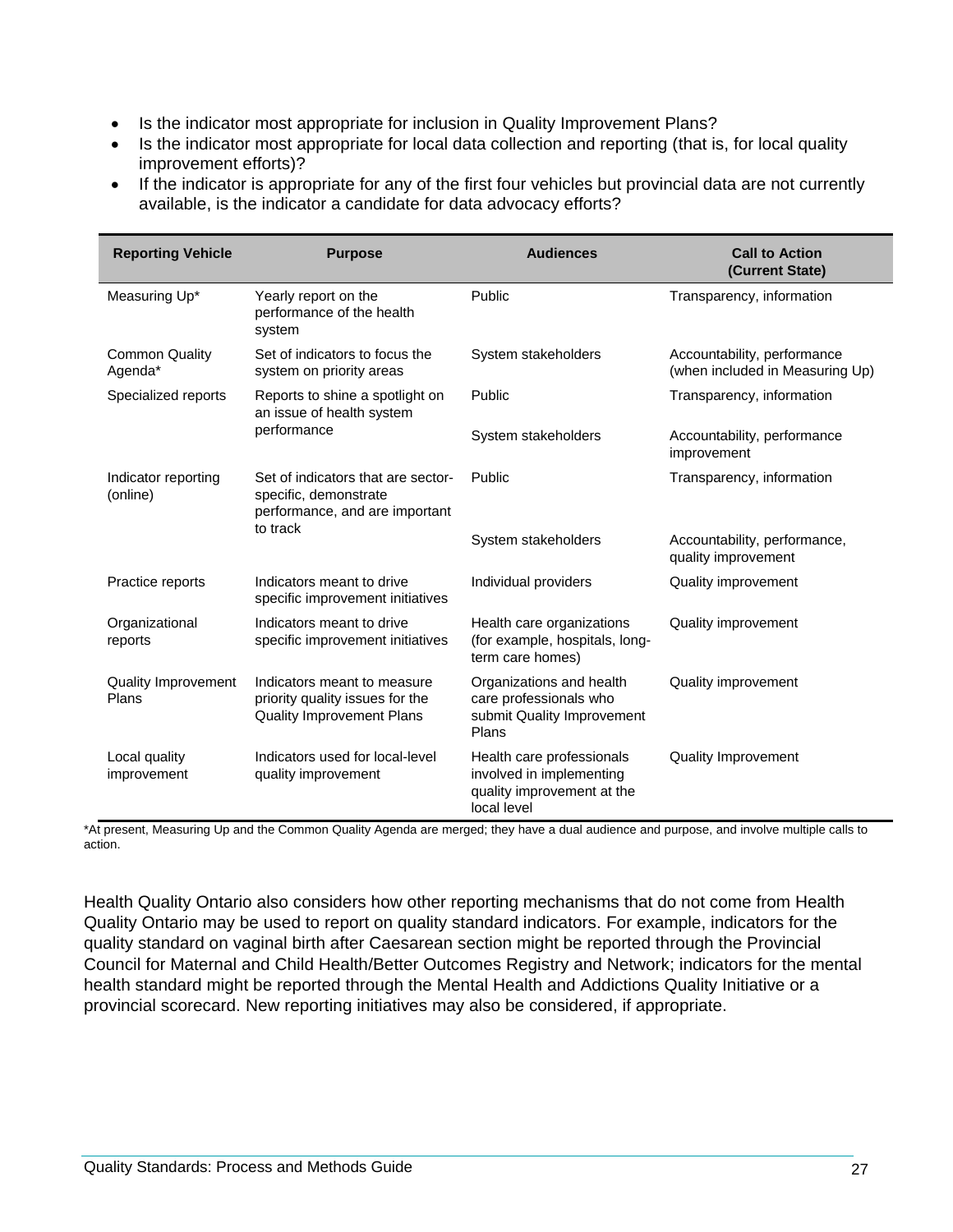#### **11 EVALUATING AND UPDATING QUALITY STANDARDS**

#### **11.1 Evaluating Quality Standards**

There are two levels of evaluation for quality standards. The first involves evaluation of the quality standards program overall. Health Quality Ontario will develop a program logic model to define the evaluation framework for the quality standards program. The second involves evaluation of the implementation of individual quality standards. Following the completion and distribution of a quality standard, and working with health system partners, Health Quality Ontario evaluates the effectiveness of the standard and the implementation process around it. This evaluation focuses on whether audiences believe the quality standard is "fit for purpose"; whether target audiences are aware of quality standards that are relevant to their practice; and whether quality standards are embedded in practice settings. If not, Health Quality Ontario plans, prioritizes, and works toward closing this gap. Where possible, links should be made to manage clinical networks, national projects, and patient safety or quality improvement work.

The following table provides a list of sample evaluation questions that may help to assess how well implementation goals are being met.

| <b>Implementation Goals</b>                                                                                                                                                                                                                | <b>Sample Evaluation Questions</b>                                                                                                                                                                                                                                                                                                                                                                           |  |
|--------------------------------------------------------------------------------------------------------------------------------------------------------------------------------------------------------------------------------------------|--------------------------------------------------------------------------------------------------------------------------------------------------------------------------------------------------------------------------------------------------------------------------------------------------------------------------------------------------------------------------------------------------------------|--|
| Short-term goals<br>Guidelines disseminated<br>Champions engaged<br>Implementation linked with accreditation initiatives<br>and continuing medical education                                                                               | How many people have visited the quality standard<br>online?<br>How many people have used the associated tools and<br>٠<br>guidelines?<br>How many champions have been engaged?                                                                                                                                                                                                                              |  |
| Medium-term goals<br>Health care professionals, patients, and caregivers<br>have received the education or training needed to<br>follow the quality standard<br>Health care professionals are using quality standards<br>in their practice | Do patients know that a quality standard exists for a<br>condition relevant to them?<br>How well do health care professionals know the quality<br>$\bullet$<br>standard?<br>How many patient advocacy organizations are actively<br>$\bullet$<br>sharing and promoting the quality standard with their<br>stakeholders?<br>What percentage of organization/practice sites are using<br>the quality standard? |  |
| Long-term goals<br>Health outcomes improved<br>Consistent care is being provided in the quality<br>standard clinical area                                                                                                                  | Do patients and caregivers feel empowered to make<br>decisions about their care and have improved care<br>experiences?<br>Have regional variations pertaining to specific clinical<br>conditions been reduced?                                                                                                                                                                                               |  |

#### **11.2 Updating Quality Standards**

Quality standards are based on the best, most up-to-date evidence, and they focus on areas in Ontario where current practice is not optimal. To keep quality standards current and relevant, they need to be updated regularly to reflect the most recent evidence and account for changes in practice.

Following the release of each quality standard, Health Quality Ontario performs a high-level annual scan of new evidence. This scan consists of reviewing web pages for the included clinical practice guidelines to check for any updates or revisions, and consulting with the co-chairs and selected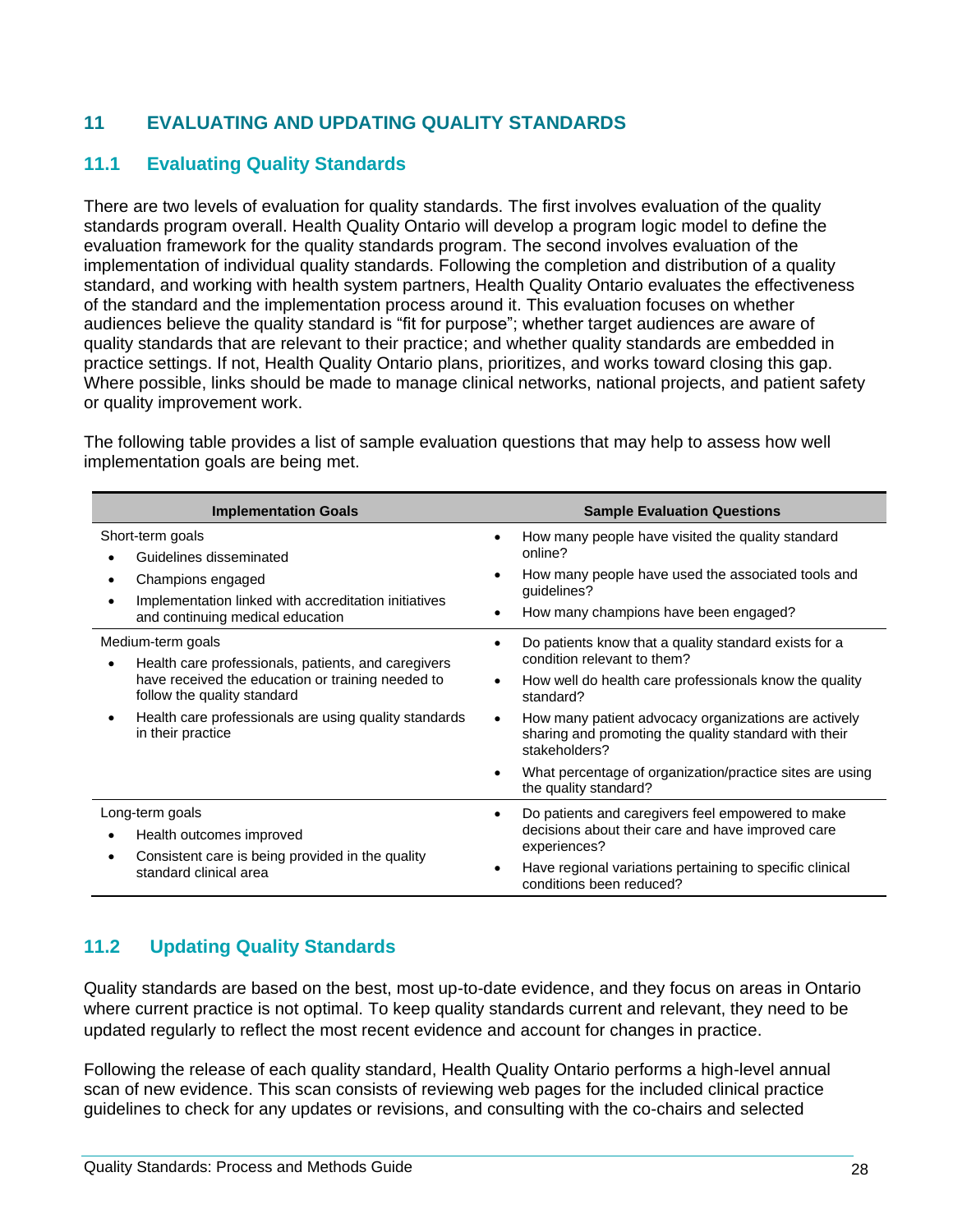members of the Quality Standard Advisory Committee (QSAC) to discuss any significant recent changes in the evidence. If there is new evidence or guidance in the topic area and the co-chairs feel it is important to update the standard to reflect this, Health Quality Ontario may reconvene the QSAC to consider the new evidence and decide whether to update the standard.

Standards may also change if current Ontario practice changes. Certain quality statements may need to be retired over time if provincial performance in those areas has demonstrably improved without creating more regional variation in outcomes.

#### **11.3 Updating This Guide**

The quality standards program is new at Health Quality Ontario and as such, this process and methods guide will be updated as the development process evolves. For the first 3 years of the program's existence, the guide will be updated each year, and then less frequently thereafter. Between major updates, minor changes may be made as needed to improve the overall clarity of the guide if they do not affect an essential step in the process.

Comments and suggestions for adjustments to the content of the guide or development methods and process are welcome and can be sent to [qualitystandards@hqontario.ca.](mailto:qualitystandards@hqontario.ca)